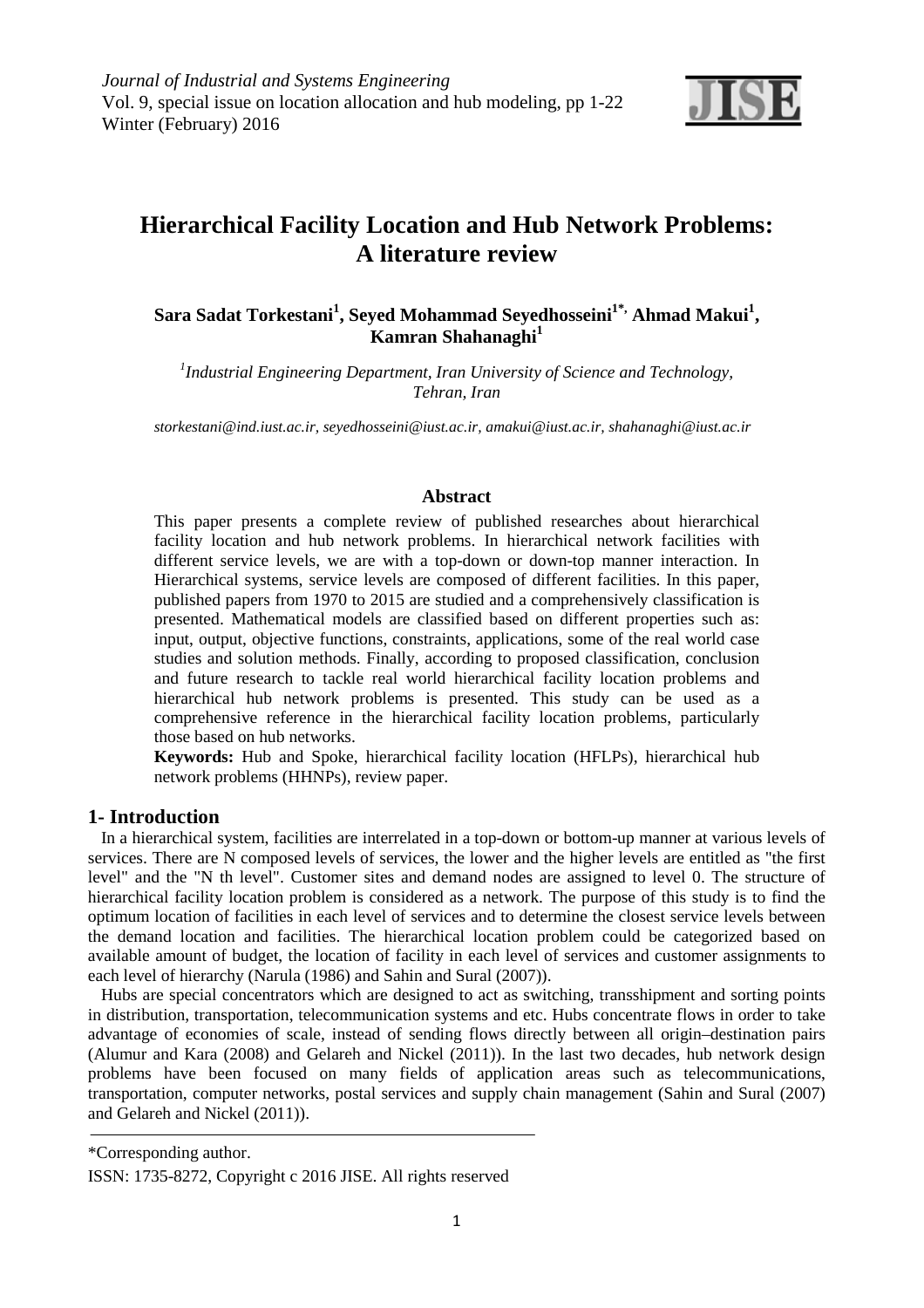The main assumption of hub location problems is that the direct connection between origin and destinations (demands nodes) are not allowed. In other words, in order to achieve the destination, the flow will be transmitted through the shortest path of one or multiple hubs. In summary, the goal of hub location network is: (1) hub selection, the number of nodes considered as hub nodes and (2) the assigning of nonhub nodes to hub nodes (Meyer et al. (2009)).

Hub allocation is classified in two categories: (1) single allocation (SA) and (2) multiple-allocation (MA). In single allocation each demand nodes can assign to one hub node and in a multiple-allocation, spoke nodes (customer) can be connected to one or more hub nodes (Meyer et al. (2009)).

However, the most significant issue in transportation systems, logistics networks and communications is the flow of demand between origins and destinations. The concept of hub network design problem is considered when the amount of flow transmitted between origin and destination while simultaneously using all the existing nodes of direct communication is expensive or not feasible (Farahani and Hekmatfar (2009)).

# **2- Classification of hierarchical problems**

Hierarchical facility location problems and hierarchical hub network problems are classified according to four attributes as following (Sahin and Sural (2007)):

- [1] Flow pattern
- [2] Service varieties
- [3] Spatial configuration
- [4] Objectives

In order to design an efficient network based on the case study and applications for each organization, four mentioned attributed should be investigated and determined. The characteristics and classifications of each attribute are studied in the following:

#### **2-1- Flow patterns**

Different characteristics of flow patterns could define the commodity or services flow discipline between levels of services in a network. According to Sahin and Sural (2007) the flow pattern is categorized in two classifications such as: Single-flow and Multi-flow.

#### **2-1-1- Single flow**

In single flow, the customers and/or commodities flow is started from service level 0 and ended according to the priority levels of facilities at the highest level, vice versa. In other words, to achieve the highest levels, customers should pass the lower ones (Sahin and Sural (2007)).

#### **2-1-2- Multi flow**

In multiple-flow, the respect to demand satisfaction is possible from any of the  $a$  lower or higher levels and it could end to any of the b lower or higher levels $(a, b \in \{0, 1, ..., N\})$ . In other words, customers of any level could pass directly the specific levels of services. Location decisions of multi-flow systems are more complex. The main difference between multi flow and single-flow is that there are several specific and different paths to satisfy the demand in each location (Narula and Ogbu (1985) and Sahin and Sural  $(2007)$ ).

# **2-2- Service availability**

Service varieties is another attribute that must be considered in the hierarchical facility location problems, in which every system is categorized as nested or non-nested system based on the service availability in each levels of hierarchy (Sahin and Sural (2007)).

#### **2-2-1- Non nested hierarchy or non specified hierarchy**

In a non nested hierarchy all the services of the lower levels with some different additional services existed and provided in a higher levels facility. In other words, the services of each level are contained of the specific and additional services from lower levels (e.g. in health care systems). The multiple-flow is one of the main attributes of nested hierarchy, since all the services in lower level are offered in the highest level (Sahin and Sural (2007)).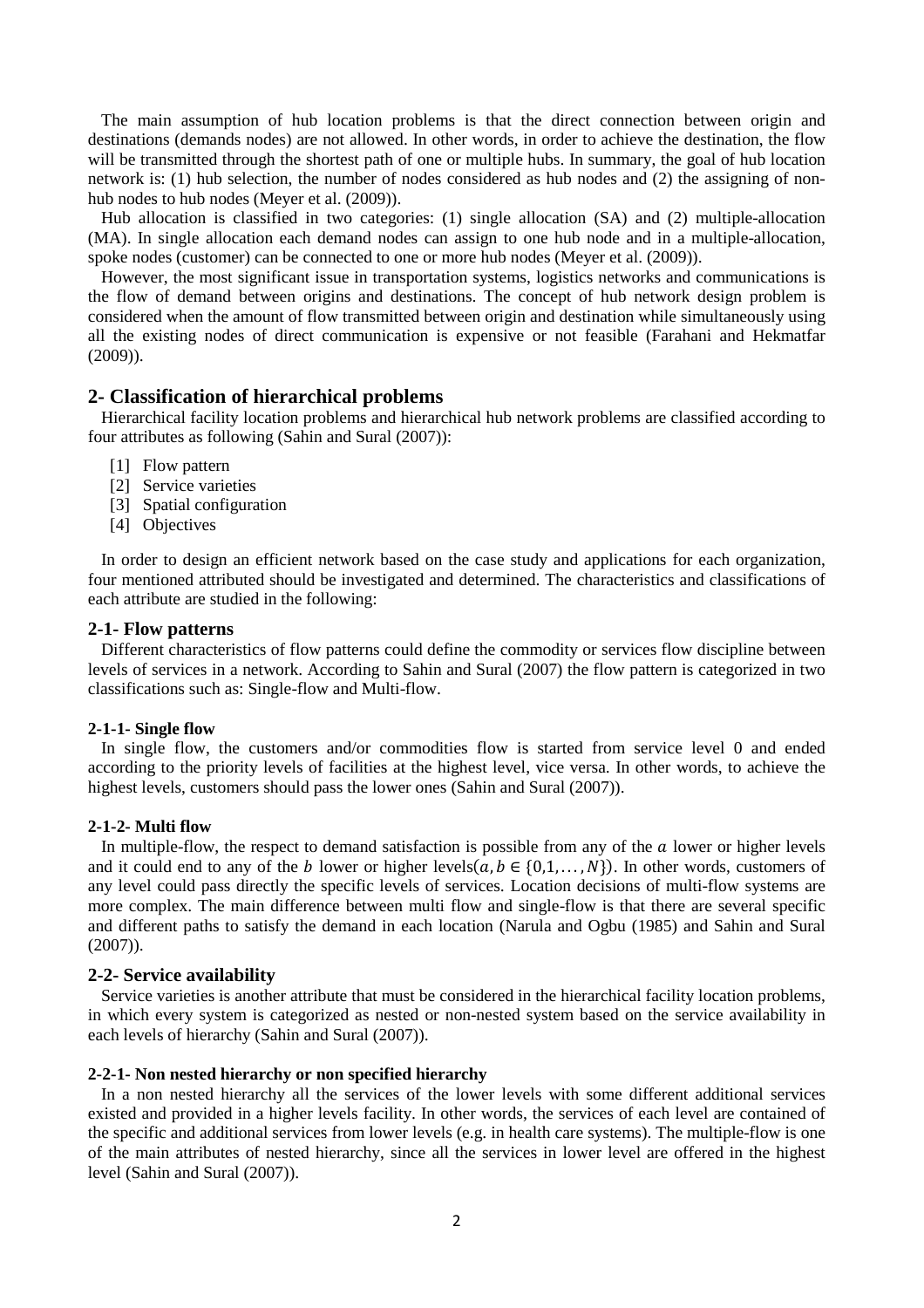#### **2-2-2- Nested hierarchy**

According to a nested hierarchy, different sets of services are provided in each service level. There are distinct services in each level and the customer doesn't get service by higher level without the permission and passing of the lower levels. This has been defined as single flow but without coherence, e.g. in education systems (Sahin and Sural (2007)).

### **2-3- Spatial configuration**

The configuration between N level of services in hierarchical facility location problems are classified to coherent and non-coherent spatial and will be discussed about in two categories as following:

#### **2-3-1- Coherent system**

Each demand can only receive services from a single hierarchy. The service route is also assigned to one hierarchy (Sahin and Sural (2007)).

### **2-3-2- Non coherent system**

In the non-coherent systems, it's possible that facilities of lower levels to be assigned to different facilities of higher levels. In other words, each demand node can be served by different levels of hierarchy and a facility of a lower service level could refer the customer (a demand node) to a facility of a higher level outside the hierarchy (Sahin and Sural (2007)).



**Fig.1.** Hierarchical network with three levels of services and two different flow pattern (Sahin and Sural (2007))

Figure (1) shows a network with two different flow patterns such as: single-flow and multi-flow with three levels of services. Services in different levels are shown with different shapes. First level of services is shown by white circle, second level by rectangular, third level by square; also the black circles are demand nodes. For example (B0) can start with both (B1) and (B2) at the same time to have their services done so the flow pattern is considered a multi-flow. Medical services have this flow pattern. (A0) and (C0) can take services beginning with  $(A1)$  and then sequentially have  $(A2)$  and  $(A3)$  but it's not allowed to start with (A2) and (A3). The flow pattern is considered a single-flow. Education systems mostly have this flow pattern. According to definitions presented in the hierarchical facility location problems, (B0), (D0) and (E0), have a three level hierarchy, multiple flow, nested and incoherent structure. (A0) and (C0) represent a three level hierarchy, single flow, non-nested and coherent structure.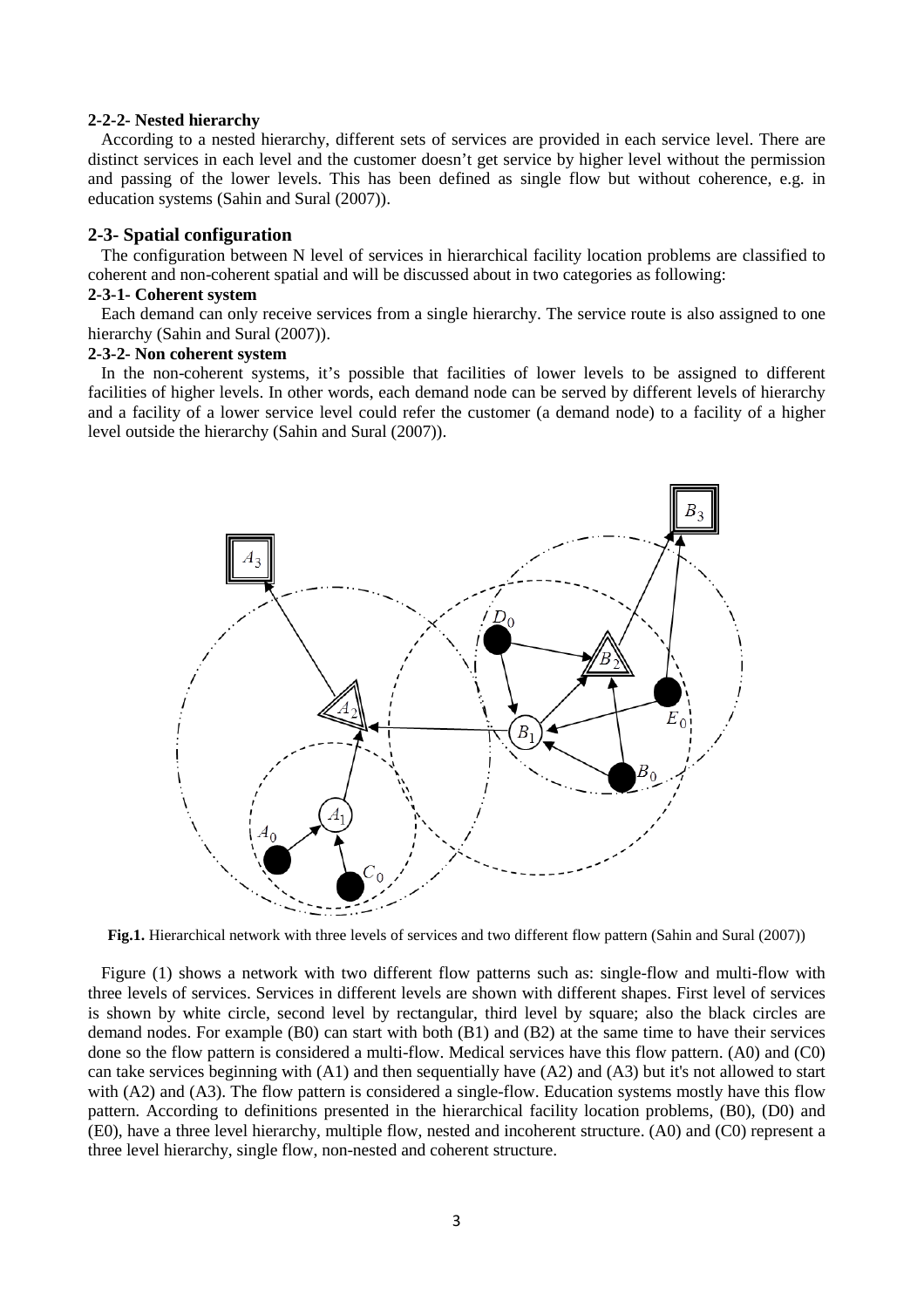### **2-4- Objectives**

The types of objectives to locate facilities are classified in three main categories as follows (Sahin and Sural (2007)):

# **2-4-1- Median models**

The purpose of these models is to minimize the demand weighted total distance (transportation cost) between customers and facilities. In other words the main objective is to locate the new facilities in a way that their distance from the existing ones would be equal.

The advantages are quantifying sum of distances (costs), focused on graph theory, predetermine the number of facilities and find the median points among the public services (candidate points) including schools, hospitals, fire stations, Ambulance, technical audit stations of cars and etc.(Daskin and Maass (2015) and Farahani and Hekmatfar (2009)).

#### **2-4-2- Covering models**

In this model, if a facility is located in a particular cover radius, a customer will be covered by a facility. The main covering objectives divided in two categories: (1) set covering; objective is to minimize the number of facilities required to cover all the customers. (2) Maximum covering; objective is to maximize the customers that are covered by the specific number of facility.

The advantage of this model is being present at a place in the shortest time, and assigning each center to respond to an event or emergency situations based on the density of each location and coverage radius and attention to the service quality (Garcia and Marin (2015)).

#### **2-4-3- Fixed charge location models**

The objective is to minimize the costs of establishing the facilities and transportation. Hence, the hierarchical location problem could be considered as a location -allocation problem.

The problem determines the number of facilities and where to establish the facilities to satisfy the demand (Fernández and Landete(2015).

The median, coverage and fixed charge location models are the NP-Hard problems, hence finding the best solution for the larger sizes of this model needs more time and is more complicated (Daskin and Maass (2015), Farahani and Hekmatfar (2009)).

In Figure (2) papers since 1970 till now, have been classified based on four main attributes such as flow pattern, service varieties, spatial configuration and objectives.



**Fig.2.**Frequency percentage based on flow pattern, service availability, spatial configuration and objectives (100papers)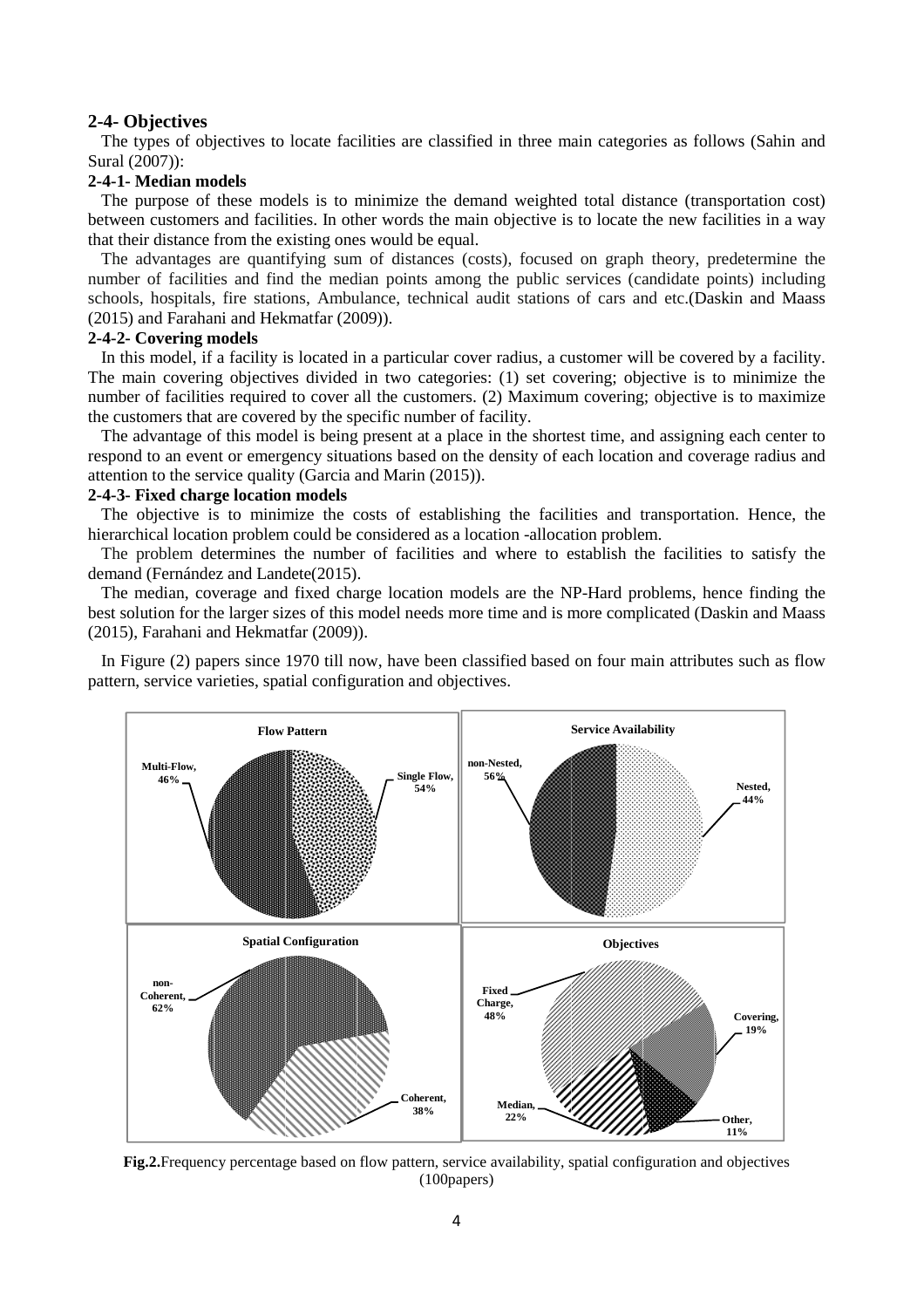# **3- Basic hierarchical facility location problems (HFLPs) and hierarchical hub network problems (HHNPs)**

Hierarchical facility location problem researches' are divided in two categories. Most of these papers have been used in different scope and few numbers of them have used Hub-and spoke network in their models. So we will classify the papers of location problems in two general groups: (1) Hierarchical facility location problems (HFLPs), (2) Hierarchical hub network problems (HHNPs).

### **3-1- Hierarchical facility location problems (HFLPs)**

Schultz (1970) and Calvo and Marks (1973) were the first to study hierarchical facility location within a multiple layer configuration. The first researches of hierarchical location problems were discussed in 80s (Narula (1986)). Dokmeci (1973) studied the hierarchical location problem to find the best location and scale of facilities, by representing a three level algorithm solution.

Geoffrion (1980), Moore and Revelle (1982), Narula (1986), Chung et al. (1992), Narasimhan et al. (1992), Jayarmanin et al. (2003) and Gupta et al. (2003) developed the heuristic approaches to solve the hierarchical facility location problem and hierarchical hub network problem models.

Narulaans Ogbu(1979) tried to present a health service system with two levels of services (health center and hospital) to achieve the minimum travel distance. Serra et al. (1992) studied the maximum – capture hierarchical facility location problem with three levels of services. They considered the location of new facilities as well as the relocation of existing facilities.

Jayarmanet al. (2003) worked on hierarchical service facilities model for the location-allocation with several layers of services. The paper developed an integer linear programming model, also a Lagrangian relaxation methodology coupled with a heuristic approach is used.

Also Espejoet al. (2003) developed 2-level hierarchical problems proposed by Moore and ReVelle (1982). They defined a combined Lagrangean–surrogate (L–S) relaxation method which reduces to a 0–1 knapsack problem and compared their solution to exact results obtained using CPLEX.

Ageev et al. (2004) studied a hierarchical location problem and then improved combinatorial approximation algorithm for a k-level facility location problem. Sun et al. (2004) worked on a developing two level of fast hierarchical facility location problem model for video on demand (VoD) server deployment to minimize the per link cost between origin and destination and cache/central server costs.

Horner et al. (2005) studied hierarchical assignment problem to optimize the spatial flow pattern between individual origin and destination locations. The objective function is minimizing the total assignment costs of matching agents with tasks.

Johnson et al. (2005) studied a three-level hierarchical location of service facilities for the elderly. Objective minimizes consumer disutility and unserved demands and maximizes the total number of demands for all types of services that are provided. According to the increase in their population in societies, presenting a variety of supportive services for elderly adults is necessary and is well-done in this research.

In health service models, limited capacity of service facilities is natural. Hence the weight of load distributed among the existing facilities is an important part of every network. Galvaoet al. (2006) in a three-level hierarchical facility location studied the load balancing to minimize distance travel; also to solve the model a heuristic Lagrangian approach was developed.

Kantor and Peleg(2006) developed a heuristic algorithm in a k-level hierarchical model to minimize costs of location and allocation, and then Kantor and Peleg(2009)worked on presenting better approaches to develop heuristic algorithms.

Shavandi and Mahlooji(2007) used queuing theory for fuzzy hierarchical location-allocation models, which are developed for the maximal covering location problem (MCLP) with low and high levels.

Sahinet al. (2007) in another research, studied the Hub network problem of Turkish Red Crescent (TRC) blood services to improve quality of them; using two levels of services: regional bloods centers (upperlevel) and the blood centers, blood stations, and mobile units (lower-level).

Yasenovskiy and Hodgson (2007) worked on three-level healthcare facilities. Level 1 (low), Local health center, Including first aid and preventive emergency services, Level 2 (mid), Community health center, which along serving first level services ,does some therapeutic procedures too, Level 3 (high): Medical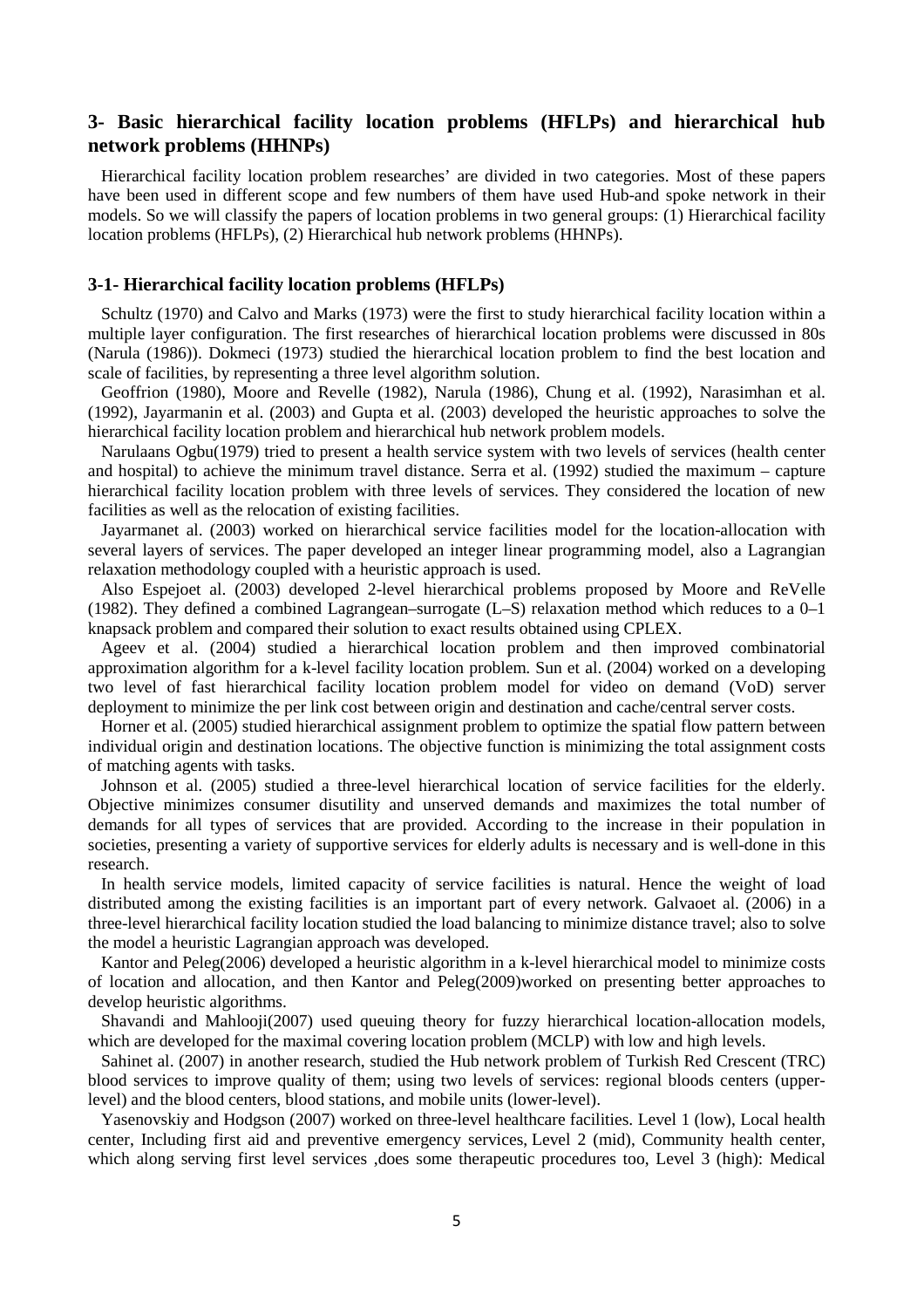center which along serving both level 1 and level 2 duties presents specialized and curative services as well.

Some of review papers on hierarchical facility problems (Narula(1986) and Sahin and Sural(2007)) used "hierarchy" title as a name of concentrators for several types of facilities in multi-level systems. In another review paper, classifications and surveys network hub location models are presented (Alumur and Kara (2008)).

Ignacio et al. (2008) studied how to connect terminals to the concentrators and connect them to routers in two-level hierarchical location problem in computer networks. The main purpose was to determine numbers of concentrators and routers, where they should be located and which users (concentrators) assign to each concentrator (routers). A Lagrangian relaxation method is used to define lower bound, and then a tabu search metaheuristic algorithm is developed. The hierarchical location for public facilities planning in a discrete space with main features like: several levels of demand and facilities, a nested hierarchy of facilities, capacity constraints, single assignment and closest assignment constraints called path assignment constraints considered by Teixeira and Antunes(2008) with the purpose of maximizing accessibility.

Ratick et al. (2009) presented the hierarchical maximal covering model to the location of medical facilities with High Level (hospital) and Low Level (clinics) in the Kohat district in Pakistan, introduced by Moore and Revelle (1982).

Lee and Lee (2010) studied a hierarchical facility location problem considering both full and partial coverage ratio. The main objective function of proposed model is to attend which facility should be open and customers should be covered by which kind of services. A heuristic approach based on a tabu search (TS) is also developed.

Wang et al. (2010) presented an approximate algorithm for stochastic hierarchical facility location model considering different scenarios to minimized costs of shipping and assigning client to path. Bigotte et al. (2010) studied an integrated modeling of urban hierarchy with several levels and transportation network. The objective function minimized the travel time and redesigned the network to maximize the accessibility to facilities by heuristic methods.

Cinar and Yaman (2011) investigated the vendor location problem (VLP) considering two levels of hierarchy. The numbers and capacity of vehicle transportation are limited. Drexl (2011) studied concentrator location problem considering K levels of hierarchy to assign the closest facility and Costa et al. (2011) presented a two-level network design with intermediate facilities (electrical distribution network) to minimize costs of the network considering capacitated vertex facility. Then proposed a hybrid decomposition approach and used branch-and-cut methods to limit the computational burden.

Sheu and Lin (2012) presented a new model of hierarchical facility network planning for global logistics (GLs) network with considered potential risk-oriented costs in three levels of services. This method, which is based on the hierarchical cluster analysis, determines the same locations, numbers, service areas and facilities in logistic network, by maximizing operational benefits and the customer satisfaction rate, minimizing network configuration costs.

Addis et al. (2013) studied a single source capacitated facility location problem with intermediate level and upper level facilities. All the communications in the network, such as connections between level 1 and 2, and also customer allocation to level 1 should be optimized. For solving the proposed model a heuristic approach based on very large scale neighborhood search has been used and compared to exact method.

In (2014), Farahani et al. presented a model for a hierarchical maximal covering location problem by considering the risk of disruptions for different levels of facilities. In real world, for some reasons such as congestion, earthquakes, floods and adverse weather conditions facilities lose their efficiency and disturb the whole network therefore considering the risks of disruptions and reliability in network is absolutely needed. In order to solve the proposed model developed a hybrid artificial bee colony (HABC) algorithm.

Farahani et al. (2014) investigated the hierarchical facility location models in a review paper, also classified the published papers till (2012) to four general categories and presented application and solution method for them. Aliakbarian et al. (2015) developed a bi-level (leader-follower) hierarchical model under imminent attacks to minimize the maximum total weighted traveled distance by customers to receive their corresponding services.

### **3-2- Hierarchical hub network problems (HHNPs)**

Basically, the first dynamic location problem was presented by Flynn and Ratick (1988) to develop an aiding approach for decision makers to allocate potential points in an Essential air service (EAS). They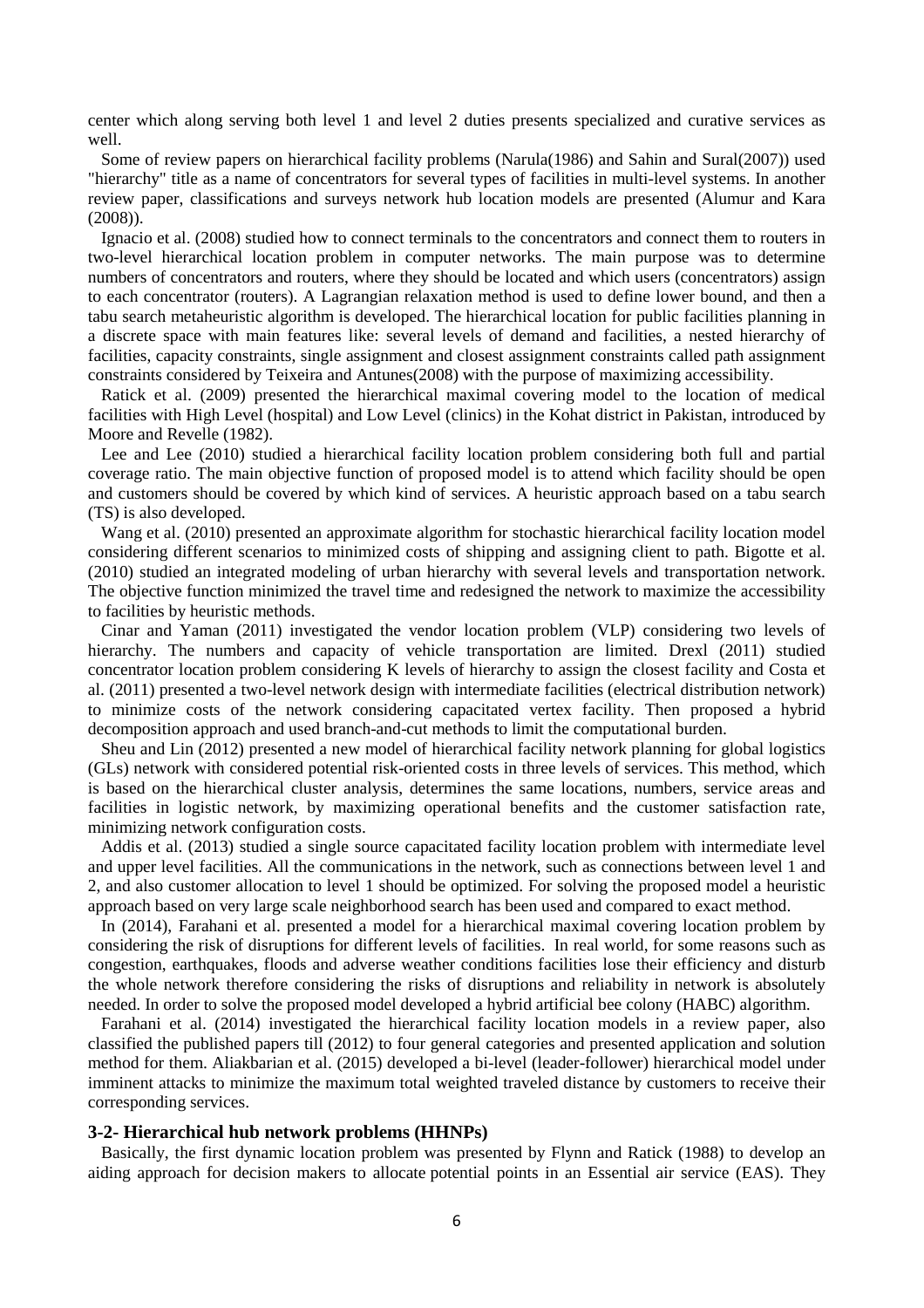studied multi-objective maximal covering hub network problem with k level of hierarchy to minimize the costs. Also Shaw (1993), Shmoys (1998) and Sarkis and Sundarraj (2002) studied hierarchical hub network problems.

Lin and Chen (2004) investigated hierarchical hub network problem with single allocation for timedefinite with common carriers to the total operating cost. Kijmanawat and Ieda (2005) developed an approach that can solve single allocation and multilevel hierarchical hub network design problem. In this model in order to divide a network to several small clusters with manageable numbers of nodes, clustering algorithm has been used. Each cluster is solved by using hybrid heuristic algorithm based on genetic algorithm (GA) and tabu search (TS).

Thomadsen et al. (2007) the hub location problems with two levels interconnected models of determining the access networks and the backbone network with multi-commodity in discrete space is studied. In order to solve the models, column generation methods is developed. Lin and Chen (2008) studied generalized hub network problems which have capacitated and directed networks configuration. In fact hub network planning problems were determined regarding to shipping paths in order to minimize the operating costs.

Hierarchical hub median location problem considering a certain multi-commodity and single objective model in a discrete space where the network consist of three layered such as central hubs in top level and hub nodes in second and third levels, was initially introduced by Yaman (2009).

Miranda et al. (2009) presented a single objective e-Work based on collaborative optimization for logistic network problem with multi-levels of services where parameters are uncertain and scenario based. Yuet al. (2009) studied hierarchical model which was based on clustering, for urban transit hub location planning. In fact this model is developed to choose the best location and size of facilities in urban transit hub with the objective of minimizing demand-weighted total travel time.

Chen (2010) presented a heuristic approach to solve hierarchical hub network of time-definite common carrier operation planning problem and worked on determining the types of the vehicle and also associated routing and scheduling simultaneously, by using tabu Search (TS) algorithm.

Lin (2010) studied integrated secondary route network design model in the hierarchical hub networks for dual express services to minimizing service time and operations restrictions and formulate an integer mathematical model. In hierarchical hub network each center is connected by a secondary path while hubs are connected to each other by primary.

Sahraeian and Korani (2010) studied hierarchical hub maximal covering problem with restricted cover radiuses and three levels of services. In network, at first level, there are central hubs, in second level hubs are connected to central hubs and in third level demand centers are connected to hubs or central hubs.

Contreras et al. (2010) investigated hub location problem when a number of hubs are fixed and the hubs are connected to each other in tree-star network. Applications of proposed model are in telecommunication and transportation systems, when set up costs of connection between non-hub nodes are so high.

Chi et al. (2011) studied the connection between sudden disasters and humanitarian relief. Though there are complex reasons that make it difficult to coordinate organizations with relief and decrease the responsibility and efficiency.

Ayed (2011) introduced an operational single-objective parcel distribution network design in discrete space with deterministic parameters and Sender and Clausen (2011) worked on a new hub location model to design the network of wagonload traffic by using multiple levels of services considering the discrete solution space and also minimizing operational and transportation costs.

Alumur et al. (2012) considered covering problem with single objective in discrete space as the hierarchical multimodal hub location problem with time-definite deliveries (HMHL-TDD). Presented model includes 4 layers as: demand nodes in level zero, non-central hubs in level one, median non-central hub in level 2 and eventually in the last level, central hub.

Davari and Zarandi (2012) studied hierarchical hub median location problem with fuzzy demand, single commodity and single allocation in three levels of services (demand nodes, non-central hubs, and central hubs). The structure of the model is derived from Yaman (2009). In this research it is assumed that demands are not exactly known and are estimated by fuzzy variables. In order to solve the problem variable neighborhood search (VNS) and CPLEX approaches have been used.

Yaman and Ellomi (2012) investigated hub location problems in three levels with star network connection and bounded path length, in other words P hubs are selected and connected to central hub with direct connection and the non-hub node is connected to a hub node. This results in a star/star network.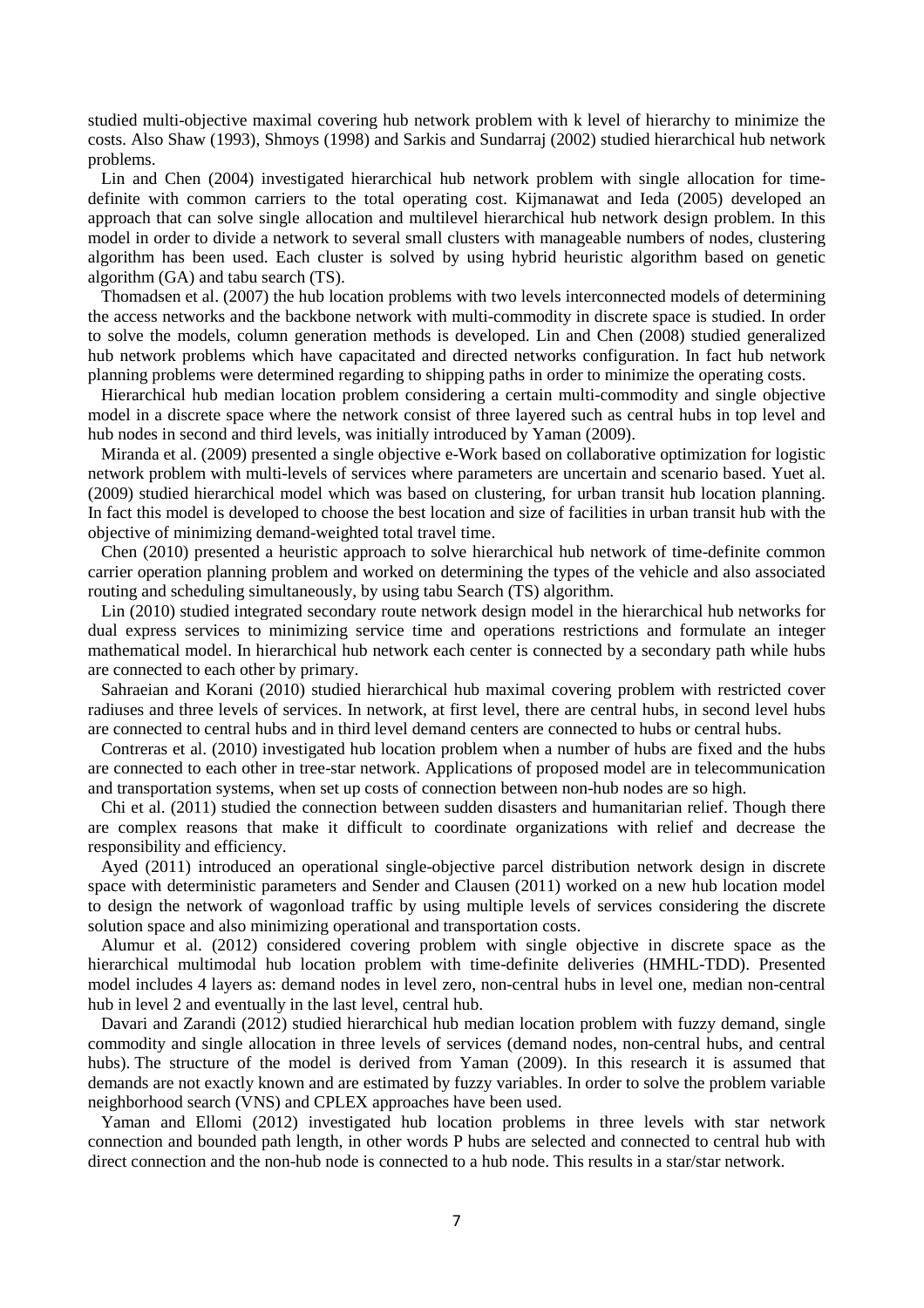Saboury et al. (2013)has considered three-level hierarchical networks with fully interconnected backbone and access networks. In this problem, there is a specific application of hub location, which is known as problem of fully interconnected networks planning.

Martins de sa et al. (2013) studied the tree of hubs location problem by improving Benders' decomposition algorithm. In location problems, the tree of hubs location network is one of the most difficult problems and in order to solve it by bender's decomposition algorithm, there would be some difficulties for having both optimum and feasible solution at the same time.

In a review paper, Farahani et al. investigated basic hub location models till (2013), sorted them to 13 general categories and studied solution algorithms of hub location problems and their applications.

Rieck et al. (2014) presented many-to-many location-routing model with 3 level hierarchy and multicommodity pickup-and-delivery. The levels are delivery points, potential hubs and supply points and the objective is minimizing fixed depots and operating and transportation costs. In order to solve the proposed model genetic algorithm (GA) method is introduced.

Rodrigues-Martin et al. (2014) studied the hub location and routing problem model to minimize the costs of transportation and routing through two hierarchical levels. The non-hub nodes are assigned to hub nodes on a cycle. Decisions are about the optimum location of hubs and assigning the non-hub nodes to hub nodes and routing the traffic, also using Branch and cut algorithm, which is proposed to solve and tested on CAB and AP instances from the literature.

Hierarchical hub location problem was introduced by Yaman (2009) considering the second type of coverage and mandatory dispersion of central hubs in order to provide high service level for a competitive environment presented by Rajabi and Avakh Darestani (2015).

Fazel Zarandiet al. (2015) developed two metaheuristics, Simulated Annealing (SA) and Iterated Local Search (ILS), and compares their performances for the hierarchical single allocation hub median location problem. Shahanaghi et al. (2015) studied a capacitated three level hierarchical p-hub median problem considering the penalty costs of lateness in delivery time to minimize total costs.

It could be expected that there are still research gaps in the current literature. In fact it could be considered that the distance from customer and resources and the place, caused by physical, social and political conditions are rarely studied in the current literature. Also the risks related to nature and the human beings were not investigated in proposed models. It is clear that minimizing the costs of risks are the main subject that should be more attended, so costs of deal and managing the disasters such as congestion, earthquakes, floods and adverse weather conditions could also help developing the relevant models. Moreover, considering the deterministic parameters in the proposed models, causes getting away from the essence of real world.

# **3-3- Classification of published papers in HFLPs and HHNPs**

In this review paper, hierarchical facility location problems and hierarchical hub network problems till 1970 have been studied. Published models of hierarchical location problems and hierarchical hub network problems are sorted based on their years of publication in order to demonstrate the trend of evolution. This paper has classified all the researches of hierarchical facility location problems and hierarchical hub network problems based on multiple characteristics including inputs, outputs, objective functions, constraints and applications in Table (2) with regard to modeling attributes in Table (1).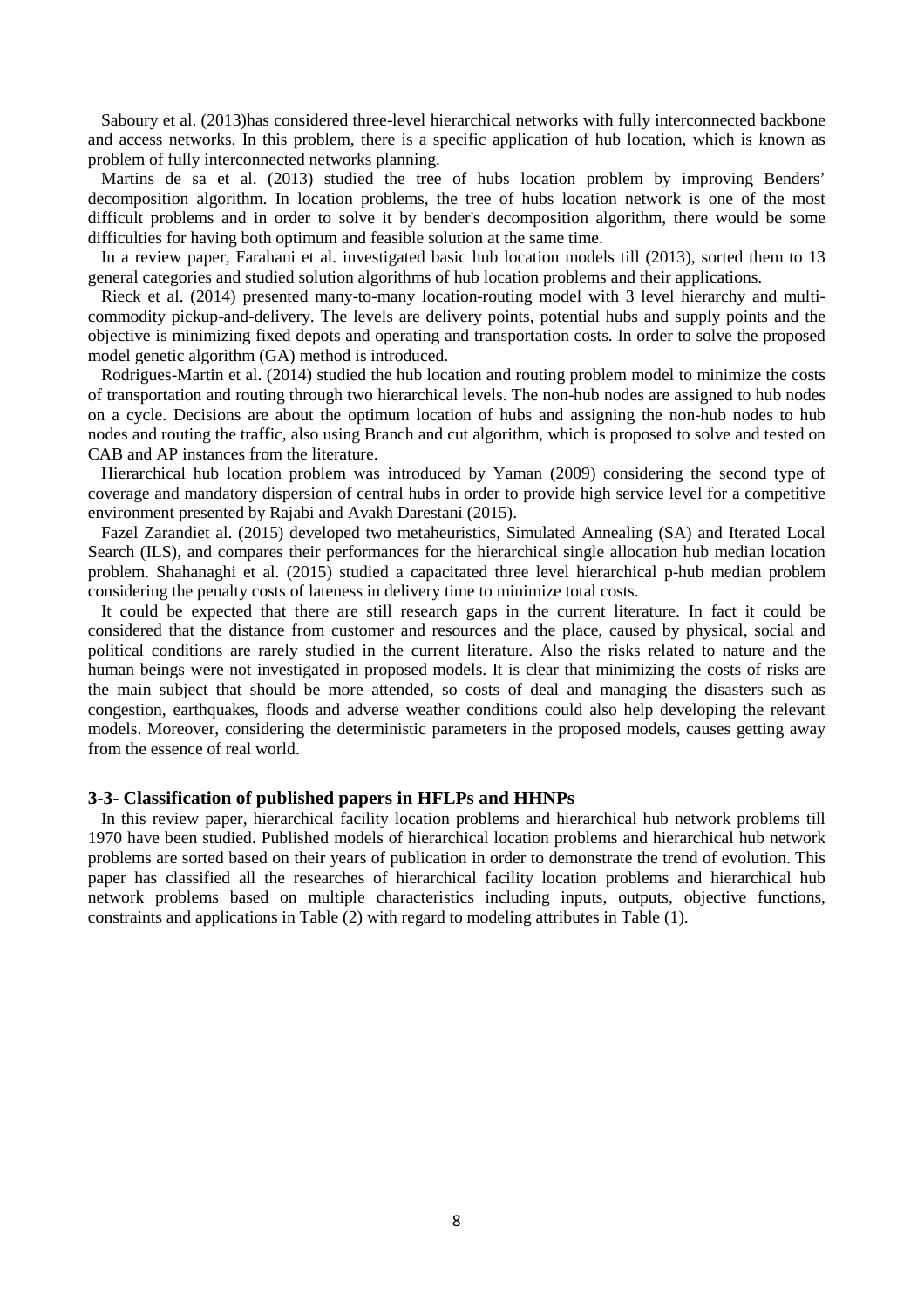| <b>Table 1.</b> Characteristics used for classification of the published models |  |
|---------------------------------------------------------------------------------|--|
|---------------------------------------------------------------------------------|--|

| <b>Objective Functions (Min and Max)</b> | FC         | <b>Fixed Cost</b>                 | <b>Number of Objectives</b>  | SO         | Single Objective                   |
|------------------------------------------|------------|-----------------------------------|------------------------------|------------|------------------------------------|
|                                          | TC         | <b>Transportation Cost</b>        |                              | <b>MO</b>  | Multi-Objective                    |
|                                          | OC         | <b>Operational Cost</b>           | <b>Parameters or Models</b>  | Det        | Deterministic                      |
|                                          | <b>IHC</b> | <b>Inventory Holding Cost</b>     |                              | Pro        | Probabilistic                      |
|                                          | RouC       | <b>Routing Cost</b>               |                              | Sto        | Stochastic                         |
|                                          | SC         | Setup Cost                        |                              | Fuz        | Fuzzy                              |
|                                          | SeC        | Service Cost                      | <b>Facilities</b>            | Ex         | Exogenous                          |
|                                          | TrC        | <b>Travel Cost</b>                |                              | En         | Endogenous                         |
|                                          | FrC        | Freight Cost                      | <b>Flow Pattern</b>          | SF         | Single Flow                        |
|                                          | <b>UC</b>  | <b>User Cost</b>                  |                              | MF         | Multi-Flow                         |
|                                          | RC         | <b>Risk Cost</b>                  | <b>Service Availability</b>  | N          | Nested                             |
|                                          | PnlC       | Penalty Cost                      |                              | ٠          | Non-Nested                         |
|                                          | Di         | Distance                          |                              |            |                                    |
|                                          | T          | <b>Travel Time</b>                | <b>Spatial Configuration</b> | C          | Coherent                           |
|                                          | <b>WTD</b> | Weighted Travel Distance          |                              | ٠          | Non-Coherent                       |
|                                          | <b>TTD</b> | <b>Total Travel Distance</b>      | <b>Capacity Constraint</b>   | L          | Limited                            |
|                                          | <b>DWD</b> | Demand-Weighted Distance          |                              | U          | Unlimited                          |
|                                          | <b>NLR</b> | Number of Linkages Required       | <b>Applications</b>          | HC         | <b>Health Care Systems</b>         |
|                                          | D          | Demand                            |                              | <b>EMS</b> | <b>Emergency Medical Systems</b>   |
|                                          | P          | Profit                            |                              | ED         | <b>Education Systems</b>           |
|                                          | Cov        | Coverage                          |                              | HU         | Hub Systems                        |
|                                          | SL.        | Service Level                     |                              | <b>PD</b>  | Production-Distribution Systems    |
|                                          | А          | Access (Availability) to Facility |                              | <b>SWM</b> | Solid Waste Management Systems     |
| <b>Time Element</b>                      | St         | Static                            |                              | TN         | <b>Telecommunications Networks</b> |
|                                          | Dy         | Dynamic                           |                              | Oth        | Other Systems                      |

# **Table 2.**Summary characteristics of the HFLPs and HHNPs modeling efforts

|                                    | <b>Objective Functions</b> |                          |                 |                                          |                          |                          |            |                         |                         |                          |                              |              |              | Constraints  |              |
|------------------------------------|----------------------------|--------------------------|-----------------|------------------------------------------|--------------------------|--------------------------|------------|-------------------------|-------------------------|--------------------------|------------------------------|--------------|--------------|--------------|--------------|
| Author's (Year)                    | Min                        | Max                      | Element<br>Time | ð<br>$\mathbf{e}$<br>Number<br>Objective | ă<br>Parameters<br>Model | Commodity<br>Multi       | Facilities | Pattern<br>${\rm Flow}$ | Availability<br>Service | Configuration<br>Spatial | $\delta$<br>Network<br>Level | Hub Network  | udget<br>m   | Capacity     | Applications |
| Schultz (1970)[92]                 | TrC, SeC                   | P                        | St              | MO                                       | Det                      | ÷,                       | Ex         | MF                      | $\sim$                  | $C -$                    | 3                            |              | $\checkmark$ | $\mathbf{U}$ | HC           |
| <b>Calvo and Marks (1973)</b> [15] | Di, T, UC                  | D                        | St              | MO                                       | Det                      | $\bar{a}$                | Ex         | <b>SF</b>               |                         | $C$ -                    | 3                            |              |              | U            | HC           |
| <b>Dokmeci</b> (1973)[26]          | FC, TC, OC                 |                          | St              | <sub>SO</sub>                            | Det                      | $\sim$                   | En         | MF                      | N                       | ٠                        | 3                            |              |              |              | Oth          |
| Geofrion and Graves (1974)[43]     | FC, TC                     | $\overline{\phantom{a}}$ | St              | SO.                                      | Det                      | $\checkmark$             | En         | <b>SF</b>               | N.-                     | $C -$                    | $\overline{2}$               |              |              |              | Oth          |
| Narula and Ogbu (1979)[76]         | <b>WTD</b>                 |                          | St              | <sub>SO</sub>                            | Det                      | $\sim$                   | En         | MF                      | N                       | $\overline{C}$           | $\overline{c}$               |              |              |              | HC           |
| Charnes and Storbeck (1980)[17]    |                            | Cov                      | St              | SO, MO                                   | Det                      | $\bar{a}$                | En         | MF                      | N                       | ٠                        | $\overline{2}$               |              |              | U            | <b>EMS</b>   |
| <b>Tien et al.</b> (1983)[107]     | <b>WTD</b>                 |                          | St              | MO                                       | Det                      | $\sim$                   | Ex         | <b>SF</b>               | $\sim$                  | $C$ -                    | 3                            |              |              | U            | HC           |
| Hodgson (1984)[48]                 | T                          | <b>SL</b>                | St              | <b>MO</b>                                | Det                      | ä,                       | Ex         | <b>SF</b>               |                         | ٠                        | 3                            |              |              | $\mathbf{U}$ | Oth          |
| Narula (1984)[74]                  | <b>WTD</b>                 |                          | St              | SO.                                      | Det                      | $\sim$                   | Ex         | MF                      |                         | ٠                        | M                            |              |              | U            | HC           |
| <b>Ro and Tcha (1984)[85]</b>      | FC, TC                     |                          | St              | <sub>SO</sub>                            | Det                      | $\sim$                   | En         | MF                      |                         |                          | $\overline{2}$               |              |              | U            | PD           |
| Tcha and Lee (1984)[103]           | FC, TC                     |                          | St              | SO                                       | Det                      | $\bar{a}$                | En         | MF                      | in 1919.                | ٠                        | M                            |              |              | U            | Oth          |
| Tien and El-Tell (1984)[106]       | <b>WTD</b>                 | Cov                      | St              | SO.                                      | Det                      | $\sim$                   | Ex         | <b>SF</b>               |                         | $\mathbf C$              | $\mathbf{2}$                 |              |              | U            | HC           |
| O'kelly and Storbeck (1985)[78]    | T                          |                          | St              | <b>SO</b>                                | Prob                     | ä,                       | Ex         | MF                      |                         | ٠                        | M                            |              |              | U            | <b>EMS</b>   |
| <b>Hodgson</b> (1986)[49]          | T                          | P                        | St              | SO.                                      | Det                      | $\sim$                   | En         | <b>SF</b>               | N                       | ٠                        | 3                            |              |              | U            | Oth          |
| Flynn and Ratick (1988)[37]        | SeC                        | A, Cov                   | St              | <b>MO</b>                                | Det                      | ä,                       | Ex         | MF                      | N                       | $\mathbf C$              | M                            | $\checkmark$ |              | $\mathbf{U}$ | Oth          |
| <b>Hodgson</b> (1988)[50]          | T                          | P                        | St              | <sub>SO</sub>                            | Det                      | $\sim$                   | Ex         | MF                      | N                       | $\mathbf C$              | 3                            |              |              | U            | HC           |
| <b>Kirca and Ekip (1988)</b> [59]  | FC, OC, TC                 |                          | St              | SO.                                      | Det                      | $\sim$                   | Ex         | MF                      |                         |                          | 3                            |              |              |              | <b>SWM</b>   |
| Vernekar et al. (1990)[109]        | FC, OC                     |                          | St              | SO.                                      | Det                      | ä,                       | En         | <b>SF</b>               | $\sim$                  | $\mathbf C$              | M                            |              |              |              | <b>TN</b>    |
| <b>Eitan et al.</b> (1991)[28]     | FC, TC                     |                          | St              | SO.                                      | Det                      | $\sim$                   | Ex         | SF, MF                  | $N -$                   | $\sim$                   | M                            |              |              |              | Oth          |
| <b>Chung et al.</b> (1992)[20]     | FC, TC                     | $\overline{\phantom{a}}$ | St              | <sub>SO</sub>                            | Det                      | $\sim$                   | En         | <b>SF</b>               | N                       | $\mathbf C$              | 3                            |              |              | U            | <b>TN</b>    |
| Gao and Robinson (1992)[40]        | FC, TC                     |                          | St              | SO.                                      | Det                      | $\overline{\phantom{a}}$ | Ex         | MF                      |                         | $\mathsf{C}$             | $\overline{c}$               |              |              | $\mathbf{U}$ | PD           |
| <b>Kim and Tcha (1992)</b> [58]    | FC, TC                     | $\sim$                   | St              | <b>SO</b>                                | Det                      | $\checkmark$             | En         | <b>SF</b>               | N                       | $\overline{C}$           | $\overline{c}$               |              |              | $\mathbf{U}$ | <b>TN</b>    |
| Narasimhan and Pikul (1992) [73]   | SC, TC, OC                 |                          | St              | <sub>SO</sub>                            | Det                      | $\sim$                   | En         | MF                      |                         | $\overline{C}$           | 3                            |              |              |              | <b>TN</b>    |
| Serra et al. (1992) [96]           |                            | Cov                      | St              | <b>SO</b>                                | Det                      |                          | Ex         | MF                      | N                       |                          | 3                            |              |              | U            | Oth          |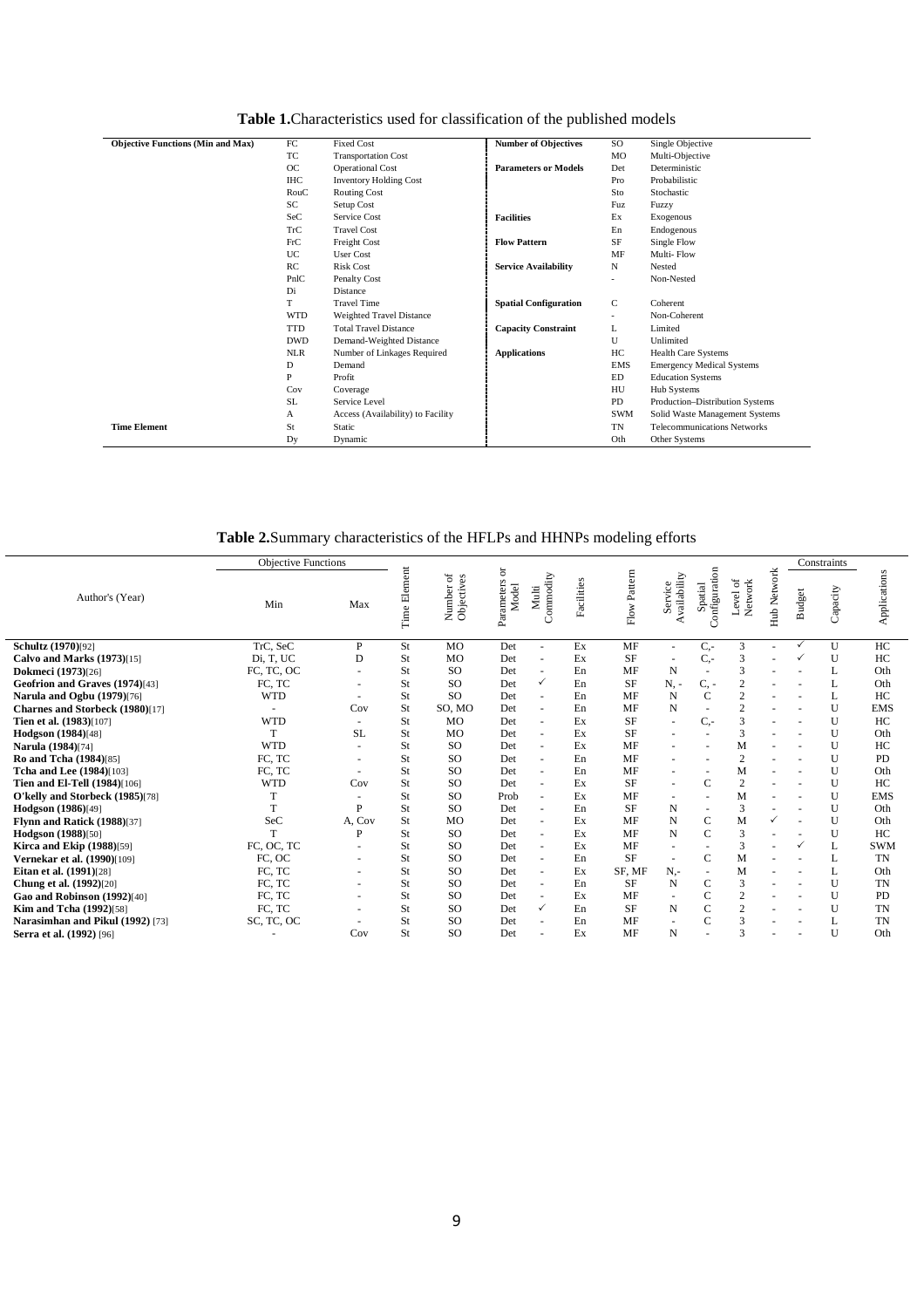**Table 2. Continued**

|                                                                                   | <b>Objective Functions</b>  |               |                       |                         |                        |                                                      |              |                 |                                  |                                         |                                  |                |                                | Constraints |                   |
|-----------------------------------------------------------------------------------|-----------------------------|---------------|-----------------------|-------------------------|------------------------|------------------------------------------------------|--------------|-----------------|----------------------------------|-----------------------------------------|----------------------------------|----------------|--------------------------------|-------------|-------------------|
| Author's (Year)                                                                   | Min                         | Max           | Element<br>$\rm Time$ | Number of<br>Objectives | Parameters<br>or Model | Commodity<br>Multi                                   | Facilities   | Flow Pattern    | Availability<br>Service          | Configuratio<br>Spatial<br>$\mathbf{r}$ | Network<br>ಕ<br>Level            | Network<br>Hub | <b>Budget</b>                  | Capacity    | Applications      |
| Shaw (1993) [99]                                                                  | <b>NLR</b>                  | $\sim$        | St                    | SO                      | Det                    | $\bar{a}$                                            | En           | MF              | $\sim$                           |                                         | M                                | ✓              |                                | U           | PD                |
| Gerrard and Church (1994) [44]<br><b>Serra and Revelle (1994) [95]</b>            | $\sim$<br>D                 | Cov           | St<br>St              | SO<br>SO                | Det<br>Det             | $\overline{\phantom{a}}$<br>$\sim$                   | Ex<br>Ex     | MF<br>MF        | N<br>N                           |                                         | $\boldsymbol{2}$<br>3            |                |                                | U<br>U      | HС<br>Oth         |
| <b>Koksalan et al. (1995)</b> [61]                                                | FC, TC, IHC                 |               | Dy                    | SO                      | Det                    | $\checkmark$                                         | En           | MF              | ä,                               |                                         | $\overline{2}$                   |                | ✓                              | L           | PD                |
| <b>Aardal et al. (1996)</b> [4]                                                   | FC                          | P             | St                    | SO                      | Det                    | $\checkmark$                                         | Ex           | SF              |                                  |                                         | $\overline{2}$                   |                |                                | U           | PD                |
| Pirkul and Jayarman (1996) [80]<br>Serra (1996) [94]                              | FC, TC                      | Cov           | St<br>St              | SO<br>MO                | Det<br>Det             | $\checkmark$<br>$\omega$                             | Ex<br>Ex     | <b>SF</b><br>MF |                                  | $\mathbf C$                             | 3<br>$\overline{2}$              |                |                                | L<br>U      | PD<br>Oth         |
| <b>Okabe et al. (1997)</b> [79]                                                   | <b>TTD</b>                  |               | St                    | SO                      | Det                    | $\overline{\phantom{a}}$                             | En           | MF              | N                                | ä,                                      | M                                |                |                                | U           | HC                |
| Tragantalerngsak et al. (1997) [108]                                              | FC, TC, OC                  |               | St                    | SO                      | Det                    | $\overline{\phantom{a}}$                             | En           | SF              | ÷,                               | $\mathbf C$                             | $\overline{2}$                   |                |                                | L           | PD                |
| <b>Aardal</b> (1998) [2]                                                          | FC, TC                      |               | St                    | SO                      | Det                    | ✓                                                    | En           | MF              |                                  | ä,                                      | $\overline{2}$                   |                |                                | L           | PD                |
| <b>Alminyana et al. (1998)</b> [9]<br><b>Barros et al. (1998)</b> [12]            | D<br>FC, TC                 |               | St<br>St              | SO<br>SO                | Det<br>Det             | $\sim$<br>$\overline{\phantom{a}}$                   | Ex<br>En     | SF<br>MF        | N<br>ä,                          | $\mathbf C$<br>ä,                       | $\overline{2}$<br>$\overline{2}$ |                |                                | U<br>L      | Oth<br><b>SWM</b> |
| <b>Mandell (1998)</b> [66]                                                        |                             | Cov           | St                    | SO                      | Prob                   | $\overline{\phantom{a}}$                             | Ex           | MF              | N                                | $\sim$                                  | $\overline{2}$                   |                |                                | U           | <b>EMS</b>        |
| Pirkul and Jayarman (1998) [81]                                                   | FC, TC, OC                  |               | St                    | SO                      | Det                    | $\checkmark$<br>$\checkmark$                         | Ex           | SF              |                                  |                                         | $\overline{2}$                   | ✓              |                                | L           | PD                |
| <b>Shmoys et al. (1998)</b> [101]<br><b>Aardal et al. (1999)</b> [3]              | FC, TC<br>SC, FC, TC, SeC   |               | St<br>St              | SO<br>SO                | Det<br>Det             | $\overline{\phantom{a}}$                             | En<br>En     | SF<br>SF        | Ν, -<br>$\overline{\phantom{a}}$ | C,<br>C                                 | $\mathbf{2}$<br>M                |                |                                | L, U<br>U   | HU<br>Oth         |
| <b>Chardaire et al. (1999)</b> [16]                                               | FC, TC                      |               | St                    | SO                      | Det                    | $\overline{\phantom{a}}$                             | En           | SF              | N                                | C                                       | $\overline{c}$                   |                |                                | U           | TN                |
| Marin and Pelegin (1999) [68]                                                     | FC, TC                      |               | St                    | SO                      | Det                    | $\overline{\phantom{a}}$                             | En           | MF              | ä,                               |                                         | $\overline{2}$                   |                |                                | L           | PD                |
| Guha et al. (2000) [46]<br><b>Hinojosa et al.</b> $(2000)$ [47]                   | FC, Rouc, SeC<br>FC, TC, OC |               | St<br>Dy              | SO<br>SO                | Det<br>Det             | $\overline{\phantom{a}}$<br>$\checkmark$             | Ex<br>Ex     | SF<br>SF        |                                  |                                         | M<br>$\overline{2}$              |                |                                | L<br>L      | Oth<br>PD         |
| <b>Klose</b> $(2000)$ [60]                                                        | FC, TC,                     |               | St                    | SO                      | Det                    | $\checkmark$                                         | En           | SF              | ÷,                               | $\sim$                                  | $\overline{2}$                   |                |                                | L           | PD                |
| <b>Bumb</b> $(2001)$ [14]                                                         | FC, TC                      | P             | St                    | SO                      | Det                    | $\sim$<br>÷,                                         | En           | SF              |                                  | $\mathbf C$                             | $\overline{2}$                   | ✓              |                                | U<br>L      | HU                |
| <b>Marianov et al. (2001)</b> [67]<br>Ageev (2002) [6]                            | FC, OC<br>FC, TC            | Cov<br>$\sim$ | St<br>St              | SO<br>SO                | Prob<br>Det            | $\sim$                                               | Ex, En<br>En | SF<br>SF        | N.-<br>$\sim$                    | $C, -$<br>C                             | $\overline{2}$<br>M              |                |                                | U           | Oth<br>Oth        |
| Galvao et al. (2002) [38]                                                         | Di                          |               | St                    | SO                      | Det                    | $\sim$                                               | Ex           | MF              | N                                | C                                       | 3                                |                | $\checkmark$                   | U           | HС                |
| Sarkis and Sundarraj (2002) [91]                                                  | TC, FrC                     |               | St                    | SO                      | Det                    | $\sim$                                               | En           | MF<br>MF        | N. -                             | $C, -$<br>ä,                            | M<br>2                           | ✓              |                                | U<br>U      | HU                |
| <b>Espejoa et al. (2003)</b> [29]                                                 |                             | Cov<br>Cov,   | St                    | SO                      | Det                    | $\sim$                                               | Ex           |                 | N                                |                                         |                                  |                |                                |             | Oth               |
| <b>Jayaraman et al.</b> (2003) [53]                                               |                             | D             | St                    | SO                      | Det                    | $\overline{\phantom{a}}$                             | Ex           | MF              | N                                | ÷,                                      | $\overline{2}$                   |                |                                | L           | Oth               |
| <b>Ageev et al. (2004)</b> [7]                                                    | FC, TC<br>FC, TC, OC        |               | St<br>St              | SO<br>SO                | Det<br>Det             | $\sim$<br>$\overline{\phantom{a}}$                   | En<br>En     | SF<br>MF        | N, -                             | C,                                      | M<br>3                           | ✓              |                                | U<br>L      | Oth<br>TN         |
| <b>Lin and Chen <math>(2004)</math></b> [64]<br><b>Sun et al. (2004)</b> [102]    | TC, SeC                     |               | St                    | SO                      | Det                    | $\sim$                                               | En           | SF              |                                  | C                                       | $\overline{2}$                   |                |                                | U           | TN                |
| Godor and Magyar $(2005)$ [45]                                                    | FC, TC                      |               | St                    | SO                      | Det                    | $\sim$                                               | En           | MF              |                                  |                                         | M                                |                |                                | L           | TN                |
| Horner and O'kelly $(2005)$ [51]                                                  | TC                          | D             | St<br>St              | SO<br>SO                | Det<br>Det             | $\overline{\phantom{a}}$<br>$\overline{\phantom{a}}$ | Ex<br>En     | SF<br>MF        | N                                | $\sim$                                  | $\overline{2}$<br>3              |                | ✓<br>$\checkmark$              | U<br>L      | Oth<br>Oth        |
| <b>Johnson et al.</b> (2005) [54]<br>Kijmanawat and Ieda $(2005)$ [57]            | Di, TrC, DWD<br>FC, TC      |               | St                    | SO                      | Det                    | $\sim$                                               | Ex           | SF              | N. -                             | $C, -$                                  | M                                | ✓              |                                | U           | HU                |
| <b>Galvao et al. (2006)</b> [39]                                                  | <b>TTD</b>                  |               | St                    | SO                      | Det                    | $\overline{\phantom{a}}$                             | Ex           | MF              | N                                | $\overline{a}$                          | 3                                |                | $\checkmark$                   | L           | HС                |
| <b>Kantor and Peleg (2006)</b> [55]<br><b>Sahin et al. (2007)</b> [89]            | FC, TC<br><b>DWD</b>        |               | St<br>St              | SO<br>SO                | Det<br>Det             | $\sim$<br>$\sim$                                     | En<br>Ex     | SF<br>MF        | N                                | $\blacksquare$<br>$\mathbf C$           | M<br>$\overline{2}$              |                |                                | U<br>U      | Oth<br><b>EMS</b> |
| Shavandi and Mahlooji (2007) [98]                                                 |                             | А,            | St                    | SO                      | Fuz                    | $\overline{\phantom{a}}$                             | Ex           | MF              | N                                | C, -                                    | $\overline{2}$                   |                |                                | L           | Oth               |
| Thomadsen and Larsen (2007) [105]                                                 | TC                          | Cov<br>÷.     | St                    | SO                      | Det                    | $\omega$                                             | En           | MF              | N. -                             | $C, -$                                  | $\overline{2}$                   | ✓              |                                | L           | HU                |
| Yasenovskiy and Hodgson (2007) [113]                                              | <b>DWD</b>                  | P             | St                    | SO                      | Det                    | $\overline{\phantom{a}}$                             | Ex           | MF              | N                                |                                         | 3                                |                |                                | U           | HC                |
| <b>Ignacio et al. (2008)</b> [52]                                                 | FC, TC, OC                  |               | St                    | SO                      | Det                    | $\overline{\phantom{a}}$                             | En           | SF              | $\sim$                           | $\mathbf C$                             | 2                                |                |                                | L           | TN                |
| <b>Lin and Chen <math>(2008)</math></b> [65]<br>Teixeira and Antunes (2008) [104] | FC, OC, TC, IHC, RouC<br>TC | A             | St<br>St              | SO<br>SO                | Det<br>Det             | $\checkmark$<br>$\overline{\phantom{a}}$             | En<br>En     | MF<br>SF        | N. -                             | C. -                                    | 3<br>M                           |                |                                | L<br>L      | HU<br>ED          |
| Kantor and Peleg (2009) [56]                                                      | FC, TC                      |               | St                    | SO                      | Det                    | $\overline{\phantom{a}}$                             | En           | SF              | ä,                               |                                         | M                                |                |                                | L           | Oth               |
| <b>Miranda et al.</b> (2009) [71]                                                 | FC, TC, IHC                 |               | St                    | SO                      | Prob                   | $\checkmark$                                         | Ex           | SF              | N                                |                                         | 3                                |                |                                | L           | HU                |
| <b>Ratick et al. (2009)</b> [83]                                                  | FC, TC<br>TC, RouC          | Cov           | St<br>St              | SO.<br>SO               | Det<br>Det             | ×.<br>$\checkmark$                                   | Ex<br>Ex     | MF<br>SF        | N<br>N, -                        |                                         | 2<br>3                           | $\checkmark$   | ✓                              | U<br>U      | HC<br>HU          |
| Yaman (2009) [111]<br>Yu et al. (2009) [114]                                      | <b>WTD</b>                  |               | St                    | SO                      | Det                    | $\sim$                                               | Ex           | MF              | $N, -$                           | $C, -$                                  | $\overline{2}$                   | ✓              | ÷,                             | U           | HU                |
| Chen (2010) [18]                                                                  | TC, OC                      |               | St                    | SO                      | Det                    | $\sim$                                               | En           | MF              | $N_{\star}$ -                    | C, -                                    | 3                                | ✓              | ÷,                             | L, U        | TN                |
| <b>Contreras et al. (2010)</b> [22]<br><b>Lin</b> $(2010)[63]$                    | TC<br>FC, TC, D             |               | St<br>St              | SO<br>SO                | Det<br>Det             | $\overline{\phantom{a}}$<br>$\overline{\phantom{a}}$ | Ex<br>En     | SF<br>MF        | $N, -$<br>$N, -$                 | $C, -$<br>$C, -$                        | $\sqrt{2}$<br>3                  | ✓<br>✓         | ÷,<br>÷,                       | U<br>L      | HU<br>HU          |
| Sahraeian and Korani (2010)[90]                                                   | FC, TC                      | Cov           | St                    | SO                      | Det                    | ✓                                                    | Ex           | SF              | $N -$                            | C                                       | 3                                | ✓              |                                | L           | HU                |
| <b>Bigotte et al.</b> (2010)[13]                                                  | T                           | A             | St                    | SO                      | Det                    | $\overline{\phantom{a}}$                             | En           | MF              | N                                | ÷,                                      | M                                |                | ÷,                             | L           | Oth               |
| Lee J.M and Lee Y.H (2010)[62]<br><b>Wang et al.</b> (2010)[110]                  | FC, TC                      | Cov           | St<br>St              | SO<br>SO                | Det<br>Sto             | $\overline{\phantom{a}}$<br>$\overline{\phantom{a}}$ | En<br>Ex     | MF<br>SF        | N<br>÷.                          | $\blacksquare$<br>÷.                    | M<br>M                           | ä,             | ÷,                             | L<br>U      | Oth<br>Oth        |
| Ayed (2011)[11]                                                                   | FC, SC, TC, OC, TrC         |               | St                    | SO                      | Det                    | $\overline{\phantom{a}}$                             | Ex           | SF              | N, -                             | $C, -$                                  | 2                                | ✓              | ÷,                             | L           | HU                |
| Chi et al. (2011)[19]                                                             | FC, TC                      |               | St                    | SO                      | Det                    | $\overline{\phantom{a}}$                             | En           | SF              | $N, -$                           | $\sim$                                  | $\mathbf{2}$<br>3                | ✓              | ÷,                             | L           | HU                |
| Cinar and Yaman (2011)[21]<br>Costa et al. (2011)[23]                             | FC<br>FC, TC                | P, Cov        | St<br>St              | SO<br>SO                | Det<br>Det             | $\overline{\phantom{a}}$<br>$\checkmark$             | Ex<br>En     | SF<br>SF        | ÷.<br>÷,                         | $\mathbf C$<br>÷.                       | 2                                |                | $\overline{a}$                 | L<br>L      | PD<br>TN          |
| <b>Drexl (2011)[27]</b>                                                           | FC, TC                      |               | St                    | SO                      | Det                    | $\overline{\phantom{a}}$                             | En           | SF              | ä,                               | ÷.                                      | M                                | ä,             | $\overline{\phantom{a}}$       | L           | Oth               |
| Sender and Clausen (2011)[93]<br><b>Alumur et al. (2012)</b> [10]                 | FC, TC<br>FC, TC, RouC      |               | St<br>St              | SO<br>SO                | Det<br>Det             | $\omega$<br>$\checkmark$                             | En<br>Ex     | SF<br>SF        | $N, -$<br>$N -$                  | $C, -$<br>$C, -$                        | 3<br>2                           | ✓<br>✓         | ÷,<br>÷,                       | L<br>L      | HU<br>HU          |
| Davari and Zarandi (2012)[24]                                                     | TC                          |               | St                    | SO                      | Fuz                    | $\overline{\phantom{a}}$                             | Ex           | SF              | $N, -$                           | ÷.                                      | 3                                | ✓              | ÷,                             | U           | HU                |
| <b>Sheu and Lin <math>(2012)[100]</math></b>                                      | FC, RC                      | P             | St                    | MO                      | Det                    | $\sim$                                               | En           | SF              | N                                | $\omega$                                | 3                                |                | ÷,                             | L           | Oth               |
| Yaman and Elloumi (2012)[112]<br><b>Addis et al.</b> (2013)[5]                    | RouC<br>FC, TC, SC          |               | St<br>St              | SO<br>SO                | Det<br>Det             | $\overline{\phantom{a}}$<br>$\overline{\phantom{a}}$ | Ex<br>En     | SF<br>SF        | $N, -$                           | $C, -$                                  | $\mathbf{2}$<br>$\sqrt{2}$       | ✓              | $\overline{\phantom{a}}$<br>÷, | L<br>L      | HU<br>Oth         |
| <b>Martin de Sá et al. (2013)</b> [69]                                            | FC, TC                      |               | St                    | SO                      | Det                    | $\sim$                                               | En           | SF              | $N, -$                           | $C, -$                                  | $\mathbf{2}$                     | ✓              | ÷.                             | U           | HU                |
| <b>Saboury et al. (2013)</b> [87]                                                 | FC                          |               | St                    | SO                      | Det                    | $\checkmark$                                         | Ex, En       | SF              | $N, -$                           | $C, -$                                  | 3                                | ✓              | $\overline{\phantom{a}}$       | L           | HU                |
| <b>Farahani et al. (2014)[30]</b><br><b>Rieck et al.</b> (2014)[84]               | FC, TC, OC, RouC            | Cov<br>$\sim$ | St<br>St              | SO<br>SO                | Det<br>Det             | $\checkmark$<br>✓                                    | Ex<br>En     | MF<br>SF        | ÷.<br>$N, -$                     | $C, -$                                  | 3<br>3                           | ✓              | ÷,<br>÷.                       | U<br>L      | HC<br>HU          |
| Rodriguez Martin et al. (2014)[86]                                                | FC, TC, RouC                |               | St                    | SO                      | Det                    | $\sim$                                               | Ex           | SF              | $N -$                            | $C, -$                                  | $\mathbf{2}$                     | ✓              |                                | L           | HU                |
| Aliakbarian et al. (2015) [8]                                                     | MaxWTD                      |               | St                    | SO                      | Det                    |                                                      | Ex           | MF              | $N, -$                           | $C, -$                                  | 3                                | ✓              | $\checkmark$                   | U           | Oth               |
| FazelZarandi et al. (2015) [35]<br>Rajabi andAvakhDarestani (2015) [82]           | RouC<br>TC                  | $\sim$        | St<br>St              | SO<br>SO                | Det<br>Det             | $\sim$<br>$\sim$                                     | Ex<br>Ex     | SF<br>SF        | $N, -$<br>$N, -$                 | $\sim$<br>ä,                            | 3<br>3                           | ✓              | ÷,<br>÷,                       | U<br>U      | HU<br>HU          |
| <b>Shahanaghi et al.</b> (2015) [97]                                              | FC, TC, PnlC                | $\sim$        | St                    | SO                      | Det                    | $\sim$                                               | Ex           | SF              | $N, -$                           | ÷,                                      | 3                                | ✓              | ÷,                             | L, U        | HU                |

L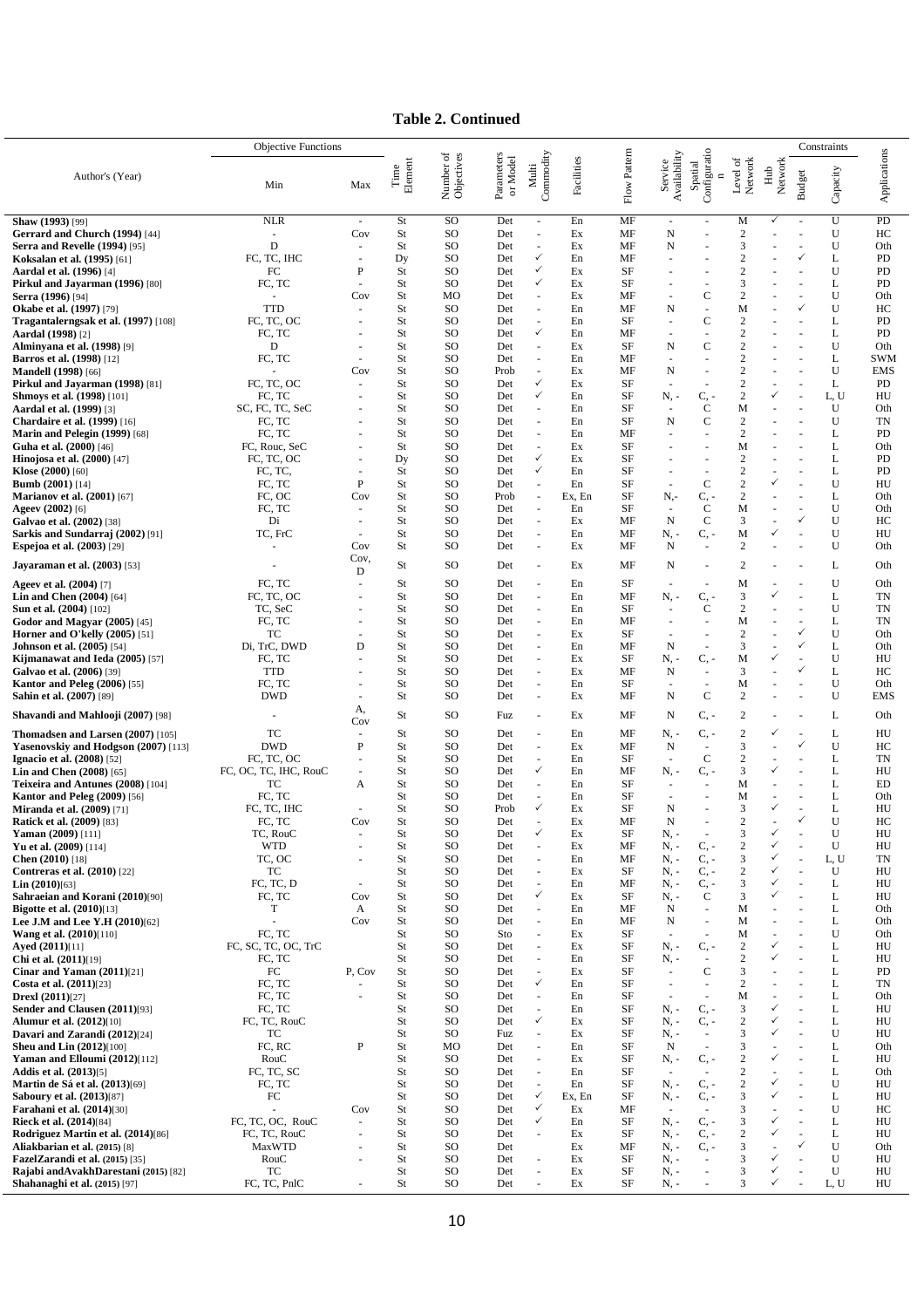Classification of the published papers in Table (2) presents the gaps of this field; hence improvements of the HFLPs and HHNPs models are demonstrated in Fig (4).



**Fig.4. The scheme to developed the HFLPs and HHNPs** 

# **4- Solution approaches and algorithms for HFLPs and HHNPs**

There are several solutions in every hierarchical facility location problem and hierarchical hub network which are divided by the type, structure and assumption of the problem, numbers of objective functions, constraints and dimensions. Thus algorithms can be divided in two categories such as exact algorithm, heuristic and metaheuristic algorithm, and combined solving approach which are determined by dimensions (complexity and scale) of the problem. Now if parameters of problem are considered as uncertain ones, approaches of uncertainty problems can be used too.

# **4-1- Application of exact solution method used for solving HFLPs and HHNPs**

For the first time, in (1974), in order to solve hierarchical location problems, bender's decomposition was used for problems with small and medium dimensions which were exact algorithm. In Table (3), all the researches since 1974 until now, based on their type of exact solution approaches are explained separately.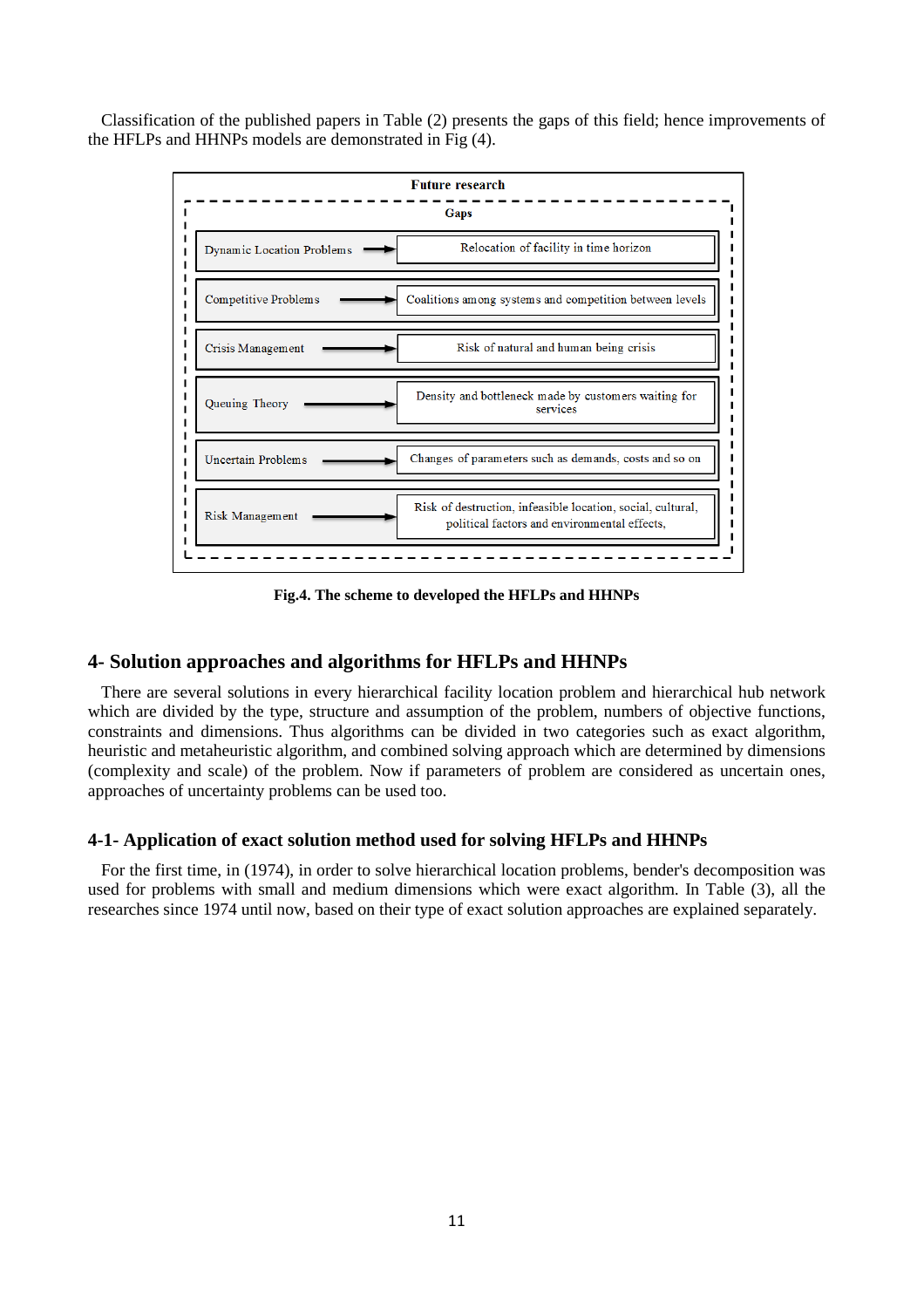**Table 3.**Exact solution method used for solving HFLPs and HHNPs

| Author's (year)             | <b>Solution Technique</b>                             | Commercial<br><b>Optimizer Software</b> | <b>Description</b>                                                                                                                |
|-----------------------------|-------------------------------------------------------|-----------------------------------------|-----------------------------------------------------------------------------------------------------------------------------------|
| Geofrion and Graves (1974)  | <b>Bender's Decomposition</b>                         | <b>FORTRAN</b>                          |                                                                                                                                   |
| Charnes and Storbeck (1980) | <b>Goal Programming</b>                               |                                         |                                                                                                                                   |
| Ro and Tcha (1984)          | Branch-and-Bound                                      | <b>FORTRAN</b>                          | New application for lower bounds                                                                                                  |
| Tcha and Lee (1984)         | Branch-and-Bound (Dual Ascent Method)                 | <b>FORTRAN</b>                          | Node simplification method and implementing the dual-based sub-<br>procedures, Dual ascent procedure and Primal Descent Procedure |
| Tien and El-Tell (1984)     | Linear Programming Algorithm and Branch-<br>and-Bound | <b>MPSX</b>                             |                                                                                                                                   |
| O'kelly and Storbeck (1985) | Exact                                                 |                                         |                                                                                                                                   |
| Flynn and Ratick (1988)     | Integer Programming                                   | <b>MPSX</b>                             |                                                                                                                                   |
| Kırca and Ekip (1988)       | Branch-and-Bound                                      |                                         | Using linear programming relaxation                                                                                               |
| Eitan et al. (1991)         | Mixed Integer Programming                             | <b>MPSX</b>                             |                                                                                                                                   |
| Chung et al. (1992)         | Branch-and-Bound and Dual Based Alg.                  | <b>FORTRAN</b>                          |                                                                                                                                   |
| Kim and Tcha (1992)         | Branch-and-Bound                                      | <b>FORTRAN</b>                          | Dual based lower bounding procedure                                                                                               |
| Serra et al. (1992)         | Exact                                                 | <b>MPSX</b>                             |                                                                                                                                   |
| Gerrard and Church (1994)   | Branch-and-Bound and Linear Programming<br>Relaxation | $\overline{\phantom{a}}$                | Simplex method                                                                                                                    |
| Serra and Revelle (1994)    | Branch-and-Bound                                      | <b>FORTRAN</b>                          | Combination of linear programming and branch-and-bound                                                                            |
| Koksalan et al. (1995)      | Exact                                                 | FORTRAN, LINDO                          |                                                                                                                                   |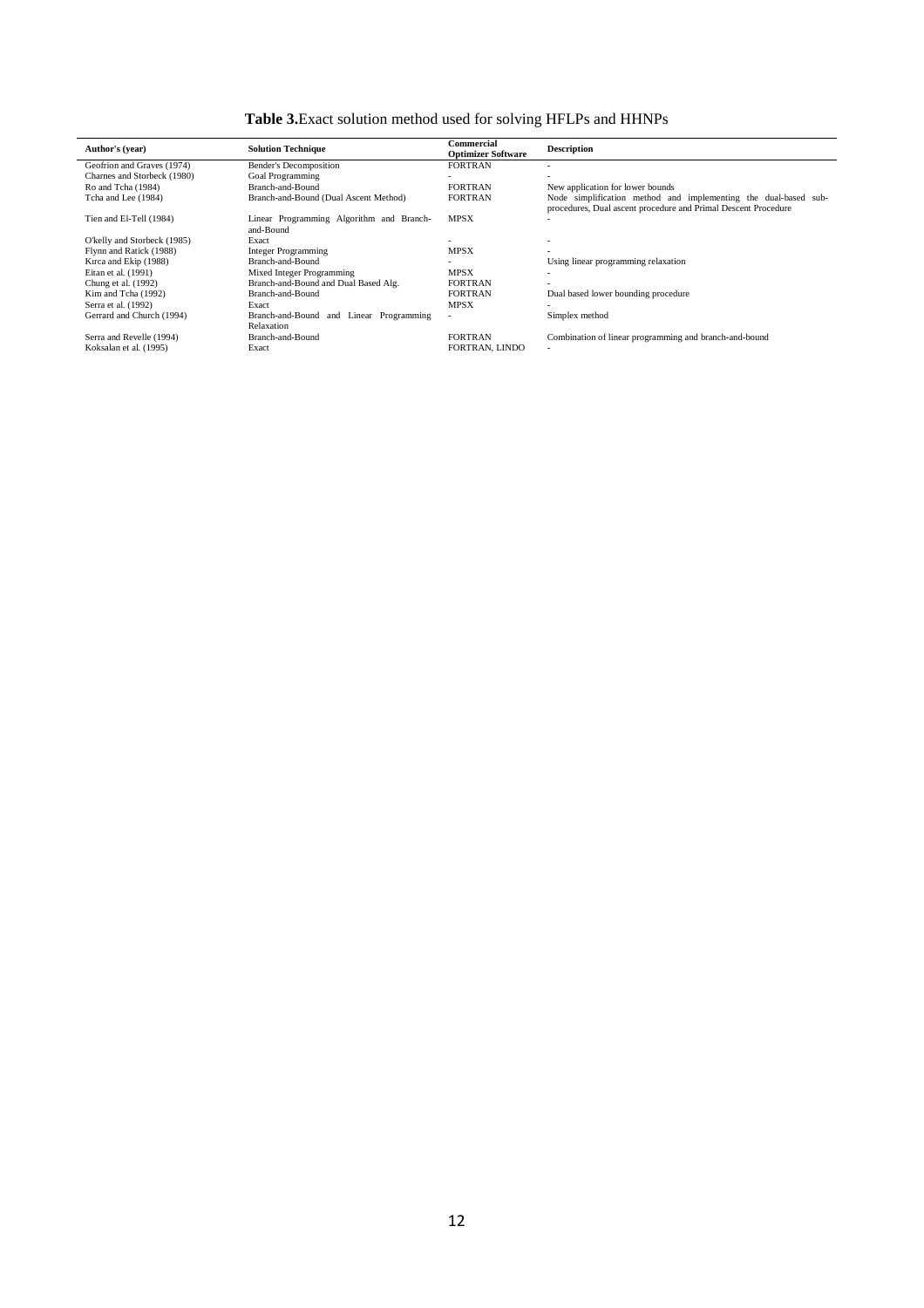| Author's (year)                  | <b>Solution Technique</b>                  | Commercial<br><b>Optimizer Software</b> | <b>Description</b>                                                      |
|----------------------------------|--------------------------------------------|-----------------------------------------|-------------------------------------------------------------------------|
| Aardal et al. (1996)             | Branch-and-Bound and Linear Programming    |                                         | Using cutting plan approach                                             |
|                                  | Relaxation                                 |                                         |                                                                         |
| Serra (1996)                     | Branch-and-Bound.<br>Linear<br>Programming | <b>MPSX</b>                             | Branch-and-Bound for non-integer solution, Weighted method for multi-   |
|                                  | Relaxation and Weighted Method             |                                         | objective                                                               |
| Aardal. (1998)                   | Branch-and-Bound and Linear Programming    | <b>CPLEX</b>                            | Using branch-and-bound tree for lower bound, Using strong Linear        |
|                                  | Relaxation                                 |                                         | relaxations for optimal solution                                        |
| Mandell (1998)                   | Exact                                      | <b>CPLEX</b>                            |                                                                         |
| Aardal et al. (1999)             | Approximation Alg. and Randomized Alg.     |                                         | Using linear programming relaxation                                     |
| Sarkis and Sundarraj (2002)      | <b>Analytical Network Process (ANP)</b>    |                                         |                                                                         |
| Espejoa et al. (2003)            | Lagrangean-Surrogate (L-S) Relaxation      | <b>CPLEX</b>                            |                                                                         |
| Sun et al. (2004)                | Exact                                      |                                         | Two step calculation                                                    |
| Horner and O'kelly (2005)        | Exact                                      | CPLEX. $C++$                            |                                                                         |
| Johnson et al. (2005)            | Exact                                      | <b>CPLEX</b>                            |                                                                         |
| Sahin et al. (2007)              | Exact                                      | <b>CPLEX</b>                            |                                                                         |
| Shavandi and Mahlooji (2007)     | Branch-and-Bound                           |                                         |                                                                         |
| Thomadsen and Larsen (2007)      | Branch-and-Price (IP column Generation)    |                                         | Combination of column generation and branch-and-bound                   |
| Yasenovskiy and Hodgson (2007)   | Exact                                      | <b>CPLEX</b>                            |                                                                         |
| Teixeira and Antunes (2008)      | Exact                                      | Dash                                    |                                                                         |
| Ratick et al. (2009)             | Exact                                      | <b>CPLEX</b>                            |                                                                         |
| Yaman (2009)                     | Exact                                      | <b>GAMS, CPLEX</b>                      |                                                                         |
| Contreras et al. (2010)          | Standard Cut-and-Branch Alg.               |                                         |                                                                         |
| Yu et al. (2009)                 | Exact                                      | <b>LINGO</b>                            | Sensitivity analysis                                                    |
| Ayed (2011)                      | Exact                                      | <b>CPLEX</b>                            |                                                                         |
| Cinar and Yaman (2011)           | Exact                                      | <b>GAMS, CPLEX</b>                      | Introducing valid inequalities                                          |
| Sender and Clausen (2011)        | Exact                                      | <b>CPLEX</b>                            |                                                                         |
| Alumur et al. (2012)             | Branch-and-Bound                           | <b>CPLEX</b>                            | Comprehensive sensitivity analysis                                      |
| Sheu and Lin (2012)              | <b>Integer Programming</b>                 | <b>LINGO</b>                            | Cluster analysis                                                        |
| Yaman and Elloumi (2012)         | Branch-and-Cut Alg.                        | <b>CPLEX</b>                            | <b>CPLEX</b> cuts                                                       |
| Martin de Sá et al. (2013)       | <b>Bender's Decomposition</b>              | CPLEXX, C++                             | Bender's decomposition method rely on Pareto-optimal optimality cuts or |
|                                  |                                            |                                         | on rendering feasibility cuts                                           |
| Rodriguez Martin et al. (2014)   | Branch-and-Cut Alg.                        | CPLEX, C++                              | Solve in stances with up to 50 nodes                                    |
| Rajabi and AvakhDarestani (2015) | Exact                                      | <b>GAMS, CPLEX</b>                      |                                                                         |
| Shahanaghi et al. (2015)         | Exact                                      | <b>GAMS</b>                             | ۰                                                                       |

**Table 3.** Continued

# **4-2- Application of heuristic and metaheuristic solution methods used for solving HFLPs and HHNPs**

Heuristic algorithm for hierarchical location problem solution was first used in early (1970). As exact algorithms are not efficient for larger problems, and also with regards to existence of diversities in service levels which can increase the scale and complexity of problem, using heuristic, metaheuristic and uncertain methods (with essence of uncertain parameters) or combined algorithms seems to be helpful. All of researches about this matter, based on heuristic, metaheuristic or combined are investigated separately in Table (4).

| Author's (year)                | <b>Solution Technique</b>                                                | Commercial<br><b>Optimizer Software</b> | <b>Description</b>                                                                                                 |
|--------------------------------|--------------------------------------------------------------------------|-----------------------------------------|--------------------------------------------------------------------------------------------------------------------|
| Schultz (1970)                 | Heuristic Approach                                                       |                                         |                                                                                                                    |
| Calvo and Marks (1973)         | (Branch-and-Bound,<br>Heuristic<br>Approach<br>Lagrangian<br>Relaxation) |                                         | Sensitivity analysis                                                                                               |
| Dokmeci (1973)                 | Heuristic Approach (Branch-and-Bound)                                    | <b>FORTRAN</b>                          | Solving Non-Linear model, using a branch-and-bound method<br>step-by-step within the same accuracy                 |
| Narula and Ogbu (1979)         | Heuristic Approach                                                       |                                         | Greedy Heuristic, Add Heuristic, Drop Heuristic Forward<br>Heuristic and Backward Heuristic (5 Heuristic approach) |
| Tien et al. (1983)             | Heuristic Approach, Branch-and-Bound and Lagrangian<br>Relaxation        |                                         | Three zero-one integer programming formulations developed                                                          |
| Hodgson (1984)                 | Heuristic Approach                                                       |                                         | Modified vertex substitution heuristic                                                                             |
| Narula (1984)                  | <b>Heuristic Procedure</b>                                               |                                         | Using LR to decompose the problem and sub-gradient                                                                 |
|                                |                                                                          |                                         | optimization procedure to find a lower bound for the solution                                                      |
| Hodgson (1986)                 | Heuristic Approach                                                       |                                         | Heuristic method<br>allows all levels to be located<br>simultaneously                                              |
| Hodgson (1988)                 | Heuristic Approach                                                       |                                         | Sensitivity analysis                                                                                               |
| Vernekar et al. (1990)         | Hybrid Simulated Annealing (HAS) and Greed Heuristic                     | PASCAL, LINGO                           | Lagrangian relaxation technique provide a lower bound for the<br>problem                                           |
| Gao and Robinson (1992)        | Heuristic (Branch-and-Bound and Linear Programming<br>Relaxation)        |                                         | Dual Ascent Heuristic (Dual Based Optimization Procedure)                                                          |
| Narasimhan and Pikul (1992)    | Lagrangean Relaxation (LR) and Heuristic Approach                        | <b>FORTRAN</b>                          |                                                                                                                    |
| Narula and Ogbu (1979)         | Heuristic Approach                                                       |                                         | Greedy Heuristic, Add Heuristic, Drop Heuristic Forward                                                            |
|                                |                                                                          |                                         | Heuristic and Backward Heuristic (5 Heuristic approach)                                                            |
| Tien et al. (1983)             | Heuristic Approach, Branch-and-Bound and Lagrangian<br>Relaxation        |                                         | Three zero-one integer programming formulations developed                                                          |
| Hodgson (1984)                 | Heuristic Approach                                                       |                                         | Modified vertex substitution heuristic                                                                             |
| Shaw (1993)                    | Greedy Alg.                                                              |                                         |                                                                                                                    |
| Serra and Revelle (1994)       | Heuristic Approach                                                       | <b>FORTRAN</b>                          | Using for large problems                                                                                           |
| Pirkul and Jayarman (1996)     | Lagrangian Relaxation (LR) and Heuristic Approach                        | <b>PASCAL</b>                           | Using linear programming relaxation                                                                                |
| Okabe et al. (1997)            | Heuristic Approach                                                       |                                         | Computational and analytical Method                                                                                |
| Tragantalerngsak et al. (1997) | Lagrangian Heuristic Approach                                            | <b>FORTRAN</b>                          | Six heuristics based on Lagrangian relaxation                                                                      |
| Alminyana et al. (1998)        | Branch-and-Bound and Directed Branching Heuristic (DBH)                  | FORTRAN, CPLEX                          | Revised simplex algorithm with branch-and-bound-Weighted                                                           |
|                                |                                                                          |                                         | Method for multi-objective                                                                                         |
| Barros et al. (1998)           | Heuristic Approach (LP-Relaxation)                                       |                                         | Using linear programming relaxation                                                                                |
| Pirkul et al. (1998)           | Heuristic Approach (LP-Relaxation)                                       | <b>PASCAL</b>                           | Using linear programming relaxation                                                                                |
| Shmoys et al. (1998)           | Approximation Alg. and Randomized Filtering Alg.                         |                                         |                                                                                                                    |
| Chardaire et al. (1999)        | Lagrangian Relaxation (LR) and Simulated Annealing (SA)                  | <b>CPLEX</b>                            |                                                                                                                    |
| Marin and Pelegin (1999)       | Lagrangian Relaxation and Heuristic Approach                             | PASCAL                                  | Using LR, lower bounds and heuristic solutions, Several LR                                                         |
|                                |                                                                          |                                         | and decompositions of two-stage plant location models                                                              |

**Table 4.**Heuristic and Meta-Heuristic solution methods used for solving HFLPs and HHNPs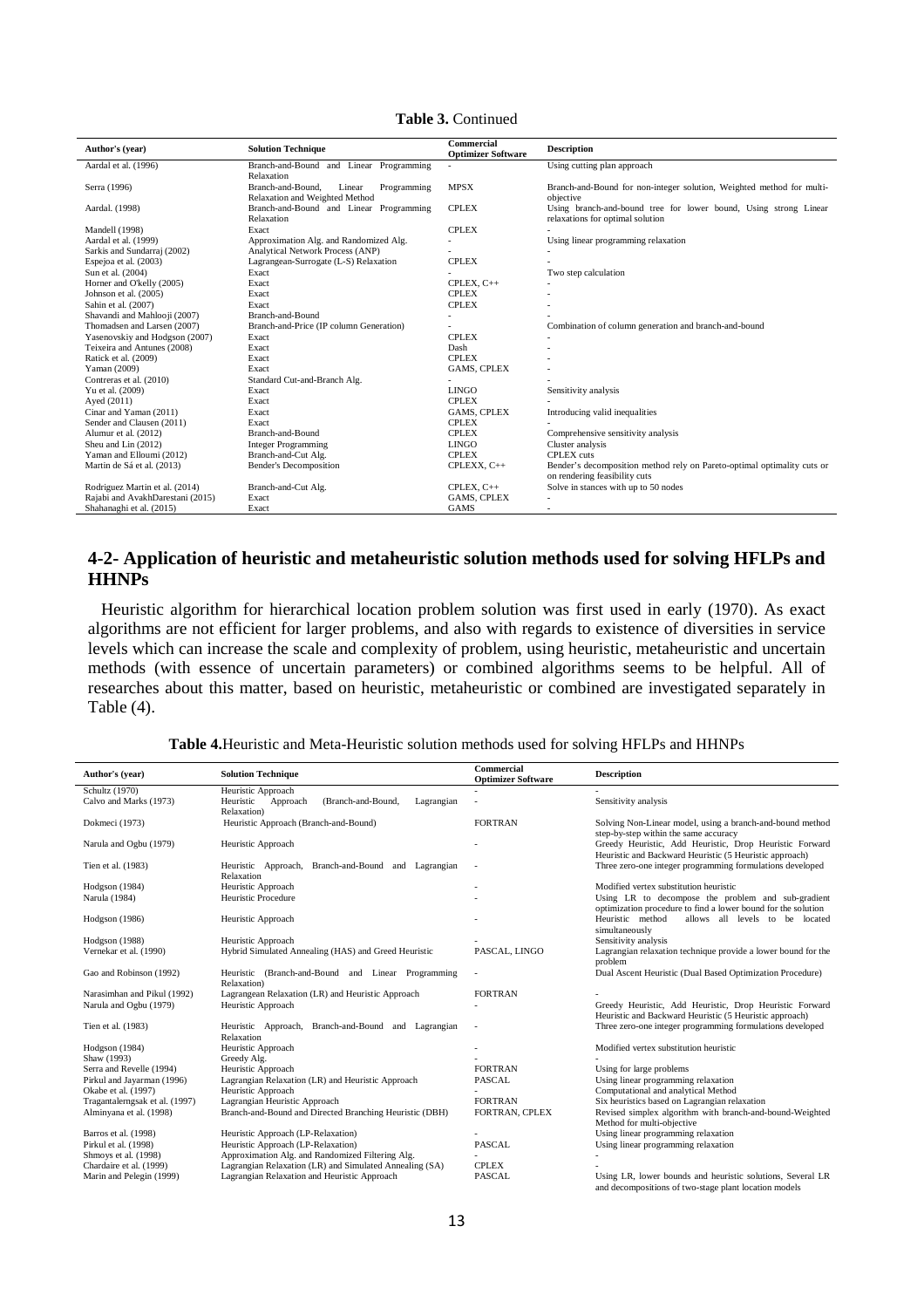**Table 4.** Continued

| Author's (year)             | <b>Solution Technique</b>                                                            | Commercial<br><b>Optimizer Software</b> | <b>Description</b>                                                                                                                                                                                                   |
|-----------------------------|--------------------------------------------------------------------------------------|-----------------------------------------|----------------------------------------------------------------------------------------------------------------------------------------------------------------------------------------------------------------------|
| Guha et al. (2000)          | Approximation Alg.                                                                   |                                         | Combinatorial approximation algorithms                                                                                                                                                                               |
| Hinojosa et al. (2000)      | Lagrangian Relaxation (LR) and Heuristic Approach                                    | CPLEX, C++                              |                                                                                                                                                                                                                      |
| Klose (2000)                | Branch-and-Bound and Lagrangean Heuristic Relax-and-Cut                              | CPLEX, PASCAL                           | A Lagrangean relax-and-cut approach for the two-stage                                                                                                                                                                |
|                             | Approach                                                                             |                                         | facility location problem, Dantzig-Wolfe Decomposition<br>Approach                                                                                                                                                   |
| Bumb (2001)                 | Linear Programming Relaxation, Approximation Alg. and<br>Randomized Alg.             |                                         |                                                                                                                                                                                                                      |
| Marianov et al. (2001)      | Heuristic Approach                                                                   |                                         | Bi-level Heuristic (Greedy randomized adaptive search<br>procedure (GRASP), Tabu search (TS) algorithm)                                                                                                              |
| Ageev (2002)                | Approximation Alg.                                                                   |                                         |                                                                                                                                                                                                                      |
| Galvao et al. (2002)        | Lagrangian Relaxation, Heuristic Approach                                            | <b>CPLEX</b>                            | Lagrangian based decomposition heuristic                                                                                                                                                                             |
| Espejoa et al. (2003)       | Lagrangean-Surrogate (L-S) Relaxation and Dual Based<br>Heuristic                    | <b>CPLEX</b>                            | Dual based heuristic                                                                                                                                                                                                 |
| Jayaraman et al. (2003)     | Lagrangian Relaxation and Heuristic Approach                                         | CPLEX, PASCAL                           |                                                                                                                                                                                                                      |
| Ageev et al. (2004)         | Combinational Approximation Alg.                                                     |                                         | Path reduction, Recursive path reduction alg., Greedy<br>Heuristic                                                                                                                                                   |
| Lin and Chen (2004)         | Implicit Enumeration Alg.                                                            | $C_{++}$ , $C_{-}$                      | Sensitivity analysis                                                                                                                                                                                                 |
| Godor and Magyar (2005)     | Heuristic Approach                                                                   |                                         | Heuristic algorithm relying on iterative problem                                                                                                                                                                     |
|                             |                                                                                      |                                         | decomposition clustering methods and local optimization                                                                                                                                                              |
| Kijmanawat and Ieda (2005)  | CM-GATS Alg. and Hybrid Heuristic Alg.                                               |                                         | Using a stepwise solving approach called CM-GATS. Hybrid<br>heuristic algorithm based on Genetic algorithm and Tabu                                                                                                  |
|                             |                                                                                      |                                         | search to solve each cluster                                                                                                                                                                                         |
| Galvao et al. (2006)        | Lagrangian Heuristic Approach                                                        | <b>CPLEX</b>                            |                                                                                                                                                                                                                      |
| Kantor and Peleg (2006)     | Approximation Alg.                                                                   |                                         |                                                                                                                                                                                                                      |
| Ignacio et al. (2008)       | Lagrangian Relaxation and, Tabu Search (TS)                                          | FORTRAN, CPLEX                          |                                                                                                                                                                                                                      |
| Lin and Chen (2008)         | Implicit Enumeration Alg.                                                            | С                                       | Sensitivity analysis                                                                                                                                                                                                 |
| Kantor and Peleg (2009)     | Constant Ratio Approximation Alg.                                                    | ÷,                                      |                                                                                                                                                                                                                      |
| Miranda et al. (2009)       | Heuristic Approach                                                                   |                                         |                                                                                                                                                                                                                      |
| Bigotte et al. (2010)       | Heuristic Approach                                                                   |                                         |                                                                                                                                                                                                                      |
| Chen (2010)                 | Heuristic Approach and Tabu Search (TS)                                              |                                         | Tabu search for the multiple purposes of operation planning,<br>Implicit Enumeration Alg.                                                                                                                            |
| Lee and Lee $(2010)$        | Tabu Search (TS)                                                                     | $C++$                                   |                                                                                                                                                                                                                      |
| Lin (2010)                  | Spanning Tree Algorithm and Implicit Enumeration Alg.                                |                                         |                                                                                                                                                                                                                      |
| Sahraeian and Korani (2010) | Heuristic Approach                                                                   | <b>GAMS, CPLEX</b>                      | Heuristic method for calculating amounts of the cover<br>radiuses                                                                                                                                                    |
| Wang et al. (2010)          | Approximation Alg.                                                                   |                                         | LP rounding algorithm                                                                                                                                                                                                |
| Chi et al. (2011)           | Genetic Alg. (GA)                                                                    |                                         | Humanitarian relief genetic algorithm                                                                                                                                                                                |
| Costa et al. (2011)         | Hybrid Decomposition Approach                                                        |                                         | Heuristic method to restrict tentative solutions for the vertex<br>facilities number and computational burden of a branch-and-                                                                                       |
|                             |                                                                                      |                                         | cut algorithm                                                                                                                                                                                                        |
| Drexl (2011)                | Approximation Alg.                                                                   |                                         |                                                                                                                                                                                                                      |
| Davari and Zarandi (2012)   | Simulation-Embedded Variable Neighborhood Search (VNS)                               | <b>CPLEX</b>                            |                                                                                                                                                                                                                      |
| Addis et al. (2013)         | Branch-and-Cut Alg. and Heuristic Approach (Very Large<br>Scale Neighborhood Search) | CPLEX, C++                              | Heuristic algorithms are based on two main phases: Descent<br>Phase, (provides intensification, performing a variable<br>neighborhood search); Kick Phase, (provides diversification in<br>an iterated local search) |
| Saboury et al. (2013)       | Hybrid Heuristic Approach                                                            | GAMS, CPLEX, C++                        | Incorporate a Variable neighborhood search (VNS) algorithm<br>into the framework of Simulated annealing (SA) and Tabu<br>search (TS)                                                                                 |
| Farahani et al. (2014)      | Hybrid Artificial Bee Colony (HABC)                                                  | <b>GAMS, MATLAB</b>                     | The algorithm is hybridized with 2-opt as a local search                                                                                                                                                             |
| Rieck et al. (2014)         | Fix-and-Optimization Scheme and Genetic Alg. (GA)                                    | GAMS, CPLEX, C++                        |                                                                                                                                                                                                                      |
| Aliakbarian et al. (2015)   | Simulated Annealing (SA) and Iterated Local Search (ILS)                             | CPLEX, C++                              | Developed a branch and bound solution procedure                                                                                                                                                                      |
| FazelZarandi et al. (2015)  | Heuristic Alg.                                                                       |                                         | Hybrid Alg. (Simulated Annealing (SA) with Variable depth<br>neighborhood search (VDNS))                                                                                                                             |

Published papers listed in Table (3) and (4) demonstrate less than 43% researchers have utilized Exact solution methods and more than 57% Heuristic and Meta heuristic methods to solve hierarchical hub network problems. For instance, about 31% of papers have utilized Branch-and-bound methods, about 24% Dynamic programming (DP) methods, about 9.5%Linear programming relaxation, about 7.5%Branch-andcut, about 5% Bender's decomposition, about 2.5% Lagrangean Relaxation (LR) and about 2.5% Branchand-price methods. In recent years, solution methods such as branch and cut, branch and price, branch and price or a combination of exact methods and heuristic or metaheuristic have been used. As most of the models in literature are assumed as they are deterministic, uncertain algorithms such as Fuzzy Approach, Robust Optimization (RO) and etc., were not used and exact solution methods are more attended.

# **5- Applications fields and real-life case studies**

All the researches with hierarchical facility location problems and hierarchical hub network with their application fields and dataset are studied in Table (5), (6), and (7) and Figure (4). In Table (5), all the papers about hierarchical facility location problems and hierarchical hub network since 1970, based on their application, are classified, also Table (6) and Figure (4) show dataset classification, which are used in researches, and frequency percentage of every categories. Researches that have case study from real world are studied individually in Table (7).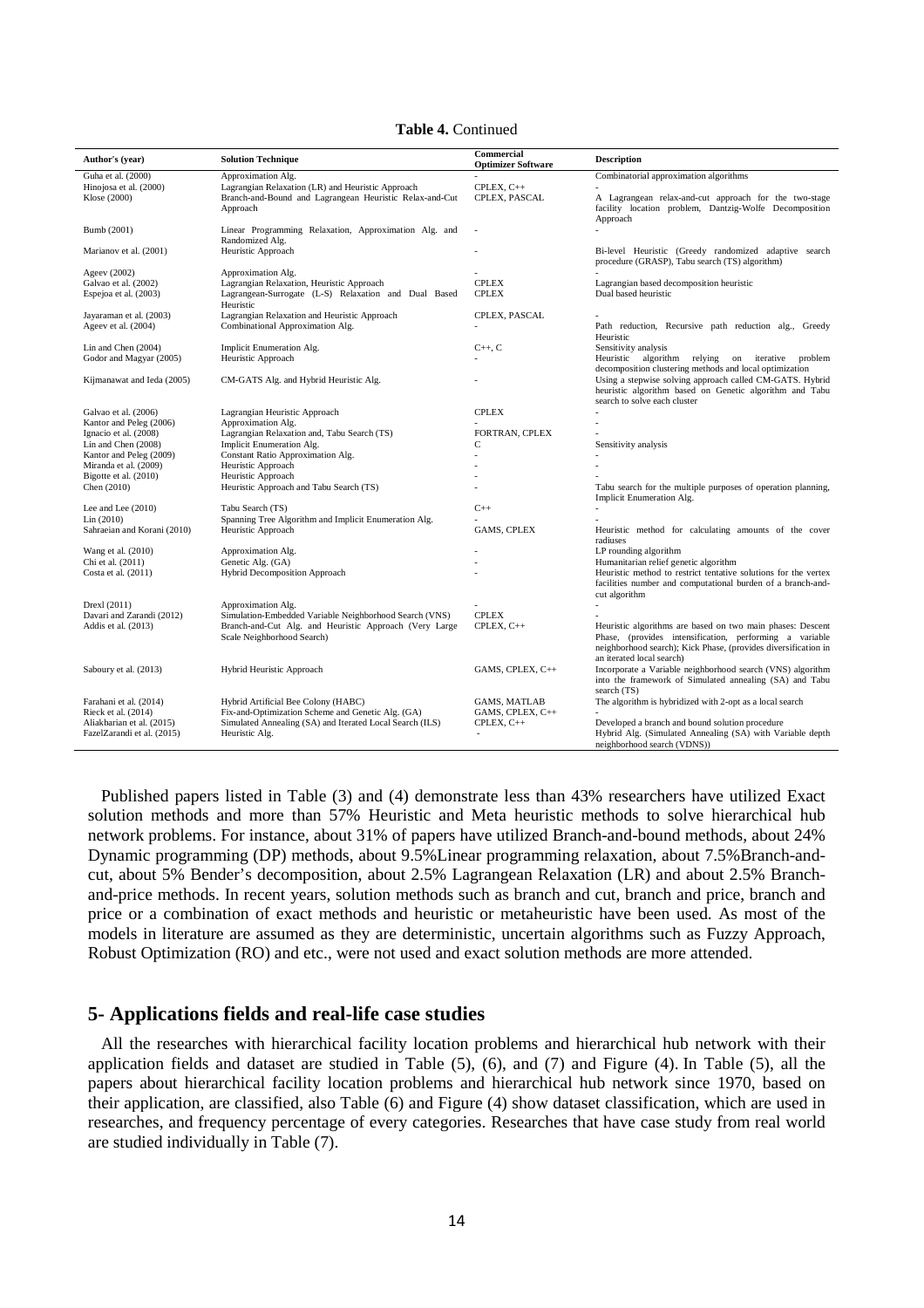# **Table 5.**Applications for HFLPs and HHNPs

| <b>Applications</b>                                          | Author's (Year)                                                                                                                                                                                                                                                                       |                                                                                                                                                                                                                                               |                                                                                                                                                                                                                                                      |                                                                                                                                                                                                                             |  |  |  |
|--------------------------------------------------------------|---------------------------------------------------------------------------------------------------------------------------------------------------------------------------------------------------------------------------------------------------------------------------------------|-----------------------------------------------------------------------------------------------------------------------------------------------------------------------------------------------------------------------------------------------|------------------------------------------------------------------------------------------------------------------------------------------------------------------------------------------------------------------------------------------------------|-----------------------------------------------------------------------------------------------------------------------------------------------------------------------------------------------------------------------------|--|--|--|
| <b>Health Care Systems</b>                                   | Schultz (1970),<br>Narula (1984),<br>Okabe et al. (1997).<br>Ratick et al. (2009),                                                                                                                                                                                                    | Calvo and Marks (1973),<br>Tien and El-Tell (1984),<br>Galvao et al. (2002),<br>Farahani et al. (2014)                                                                                                                                        | Narula and Ogbu (1979),<br>Hodgson (1988),<br>Galvao et al. (2006),                                                                                                                                                                                  | Tien et al. (1983),<br>Gerrard and Church (1994),<br>Yasenovskiy and Hodgson (2007),                                                                                                                                        |  |  |  |
| <b>Emergency Medical Systems (EMS)</b>                       | Charnes and Storbeck (1980),                                                                                                                                                                                                                                                          |                                                                                                                                                                                                                                               |                                                                                                                                                                                                                                                      |                                                                                                                                                                                                                             |  |  |  |
| <b>Education Systems</b>                                     | Teixeira and Antunes (2008)                                                                                                                                                                                                                                                           |                                                                                                                                                                                                                                               |                                                                                                                                                                                                                                                      |                                                                                                                                                                                                                             |  |  |  |
| <b>Hub Systems</b><br><b>Production-Distribution Systems</b> | Shmoys et al. (1998),<br>Thomadsen and Larsen (2007),<br>Yu et al. (2009),<br>Ayed (2011),<br>Davari and Zarandi (2012),<br>Rieck et al. (2014),<br>Shahanaghi et al. (2015)<br>Ro and Tcha (1984),<br>Aardal et al. (1996),<br>Pirkul and Jayarman (1998),<br>Cinar and Yaman (2011) | Bumb (2001),<br>Lin and Chen (2008),<br>Contreras et al. (2010),<br>Chi et al. (2011),<br>Yaman and Elloumi (2012),<br>Rodriguez Martin et al. (2014)<br>Gao and Robinson (1992),<br>Pirkul and Jayarman (1996),<br>Marin and Pelegin (1999), | Sarkis and Sundarraj (2002),<br>Miranda et al. (2009),<br>Lin (2010),<br>Sender and Clausen (2011),<br>Martin de Sá et al. (2013),<br>Rajabi and AvakhDarestani (2015)<br>Shaw (1993).<br>Tragantalerngsak et al. (1997),<br>Hinojosa et al. (2000), | Kijmanawat and Ieda (2005),<br>Yaman (2009),<br>Sahraeian and Korani (2010),<br>Alumur et al. (2012),<br>Saboury et al. (2013),<br>FazelZarandi et al. (2015)<br>Koksalan et al. (1995),<br>Aardal (1998),<br>Klose (2000), |  |  |  |
| <b>Solid Waste Management Systems</b>                        | Kırca and Ekip (1988),                                                                                                                                                                                                                                                                | Barros et al. (1998)                                                                                                                                                                                                                          |                                                                                                                                                                                                                                                      |                                                                                                                                                                                                                             |  |  |  |
| <b>Telecommunications Networks</b>                           | Vernekar et al. (1990),<br>Chardaire et al. (1999),<br>Ignacio et al. (2008),                                                                                                                                                                                                         | Chung et al. (1992),<br>Lin and Chen (2004),<br>Chen (2010),                                                                                                                                                                                  | Kim and Tcha (1992),<br>Sun et al. (2004),<br>Costa et al. (2011)                                                                                                                                                                                    | Narasimhan and Pikul (1992),<br>Godor and Magyar (2005),                                                                                                                                                                    |  |  |  |
| <b>Other Systems</b>                                         | Dokmeci (1973),<br>Hodgson (1986),<br>Serra and Revelle (1994).<br>Guha et al. (2000),<br>Jayaraman et al. (2003),<br>Kantor and Peleg (2006),<br>Lee and Lee $(2010)$ ,<br>Addis et al. (2013)                                                                                       | Geofrion and Graves (1974),<br>Flynn and Ratick (1988),<br>Serra (1996).<br>Marianov et al. (2001),<br>Ageev et al. (2004),<br>Shavandi and Mahlooji (2007),<br>Wang et al. (2010),<br>Aliakbarian et al. (2015)                              | Hodgson (1984),<br>Eitan et al. (1991),<br>Alminyana et al. (1998),<br>Ageev (2002),<br>Horner and O'kelly (2005),<br>Kantor and Peleg (2009),<br>Drexl (2011),                                                                                      | Tcha and Lee (1984),<br>Serra et al. (1992),<br>Aardal et al. (1999).<br>Espejoa et al. (2003),<br>Johnson et al. (2005),<br>Bigotte et al. (2010),<br>Sheu and Lin (2012),                                                 |  |  |  |

# **Table 6.**Classification of Data Set in the literature of HFLPs and HHNPs

| <b>Data Set Classification</b> | <b>Author's (Year)</b>                                                                                                                                                                                                                                                                                                                                                                                                                                                                                                                                                                                                                                                                                                                                                                                                                                                                                                                                                                                                                                   |
|--------------------------------|----------------------------------------------------------------------------------------------------------------------------------------------------------------------------------------------------------------------------------------------------------------------------------------------------------------------------------------------------------------------------------------------------------------------------------------------------------------------------------------------------------------------------------------------------------------------------------------------------------------------------------------------------------------------------------------------------------------------------------------------------------------------------------------------------------------------------------------------------------------------------------------------------------------------------------------------------------------------------------------------------------------------------------------------------------|
| <b>Without Dataset</b>         | Schultz (1970), Eitan et al. (1991), Serra et al. (1992), Shmoys et al. (1998), Aardal et al. (1999), Bumb (2001), Ageev (2002), Sun et al. (2004), Kantor<br>and Peleg (2006), Shavandi and Mahlooji (2007), Kantor and Peleg (2009), Wang et al. (2010), Drexl (2011)                                                                                                                                                                                                                                                                                                                                                                                                                                                                                                                                                                                                                                                                                                                                                                                  |
| <b>Random Generation</b>       | Dokmeci (1973), Geofrion and Graves (1974), Narula and Ogbu (1979), Hodgson (1984), Ro and Tcha (1984), Hodgson (1986), Vernekar et al. (1990),<br>Chung et al. (1992), Gao and Robinson (1992), Kim and Tcha (1992), Narasimhan and Pikul (1992), Serra and Revelle (1994), Aardal et al. (1996),<br>Serra (1996), Pirkul and Jayarman (1996), Okabe et al. (1997), Tragantalerngsak et al. (1997), Alminyana et al. (1998), Pirkul et al. (1998), Chardaire et<br>al. (1999), Marin and Pelegin (1999), Hinojosa et al. (2000), Klose (2000), Marianov et al. (2001), Galvao et al. (2002), Espejoa et al. (2003),<br>Jayaraman et al. (2003), Ageev et al. (2004), Horner and O'kelly (2005), Kijmanawat and Ieda (2005), Godor and Magyar (2005), Galvao et al. (2006),<br>Thomadsen and Larsen (2007), Ignacio et al. (2008), Bigotte et al. (2010), Lee and Lee (2010), Costa et al. (2011), Sender and Clausen (2011), Saboury<br>et al. (2013), Farahani et al. (2014), Rieck et al. (2014), Shahanaghi et al. (2015), Aliakbarian et al. (2015) |
| <b>From the Literature</b>     | Calvo and Marks (1973), Narula and Ogbu (1979), Charnes and Storbeck (1980), Tien et al. (1983), Tcha and Lee (1984), O'kelly and Storbeck (1985),<br>Chung et al. (1992), Gao and Robinson (1992), Serra and Revelle (1994), Aardal. (1998), Mandell (1998), Marin and Pelegin (1999), Guha et al. (2000),<br>Espejoa et al. (2003), Addis et al. (2013), Saboury et al. (2013), Rieck et al. (2014), Rajabi and AvakhDarestani (2015)                                                                                                                                                                                                                                                                                                                                                                                                                                                                                                                                                                                                                  |
| <b>Real World (Case Study)</b> | Tien and El-Tell (1984), Narula (1984), Flynn and Ratick (1988), Hodgson (1988), Kırca and Ekip (1988), Shaw (1993), Gerrard and Church (1994),<br>Koksalan et al. (1995), Barros et al. (1998), Galvao et al. (2002), Sarkis and Sundarraj (2002), Jayaraman et al. (2003), Lin and Chen (2004), Godor and<br>Magyar (2005), Horner and O'kelly (2005), Johnson et al. (2005), Galvao et al. (2006), Sahin et al. (2007), Yasenovskiy and Hodgson (2007), Lin and<br>Chen (2008), Teixeira and Antunes (2008), Miranda et al. (2009), Ratick et al. (2009), Yaman (2009), Yu et al. (2009), Bigotte et al. (2010), Chen<br>(2010), Contreras et al. (2010), Lin (2010), Sahraeian and Korani (2010), Ayed (2011), Chi et al. (2011), Sender and Clausen (2011), Cinar and Yaman<br>(2011), Alumur et al. (2012), Sheu and Lin (2012), Yaman and Elloumi (2012), Davari and Zarandi (2012), Martin de Sá et al. (2013), Farahani et al.<br>(2014), Rodriguez Martin et al. (2014), FazelZarandi et al. (2015)                                            |



**Fig.4.** Frequency of dataset for each classification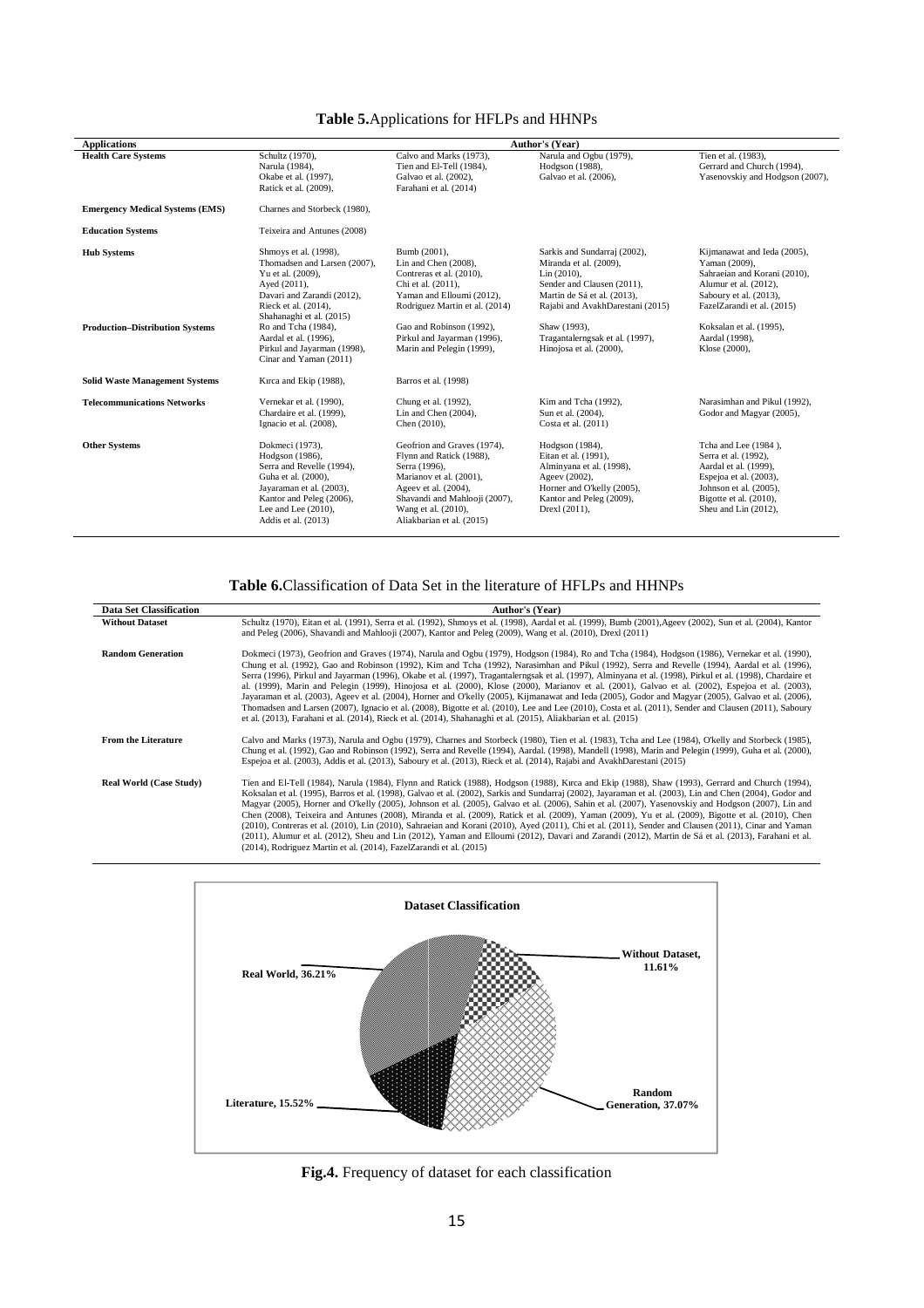#### **Table 7.**Real- Life Case for HFLPs and HHNPs

| Author's (Year)                  | <b>Case Study</b>                                                                                  | <b>Place (City or Region)</b>                  |
|----------------------------------|----------------------------------------------------------------------------------------------------|------------------------------------------------|
| Narula (1984)                    | Problem of locating two types (Successively Inclusive) of Motor Vehicle Departments in Edmonton    | Canada                                         |
| Tien and El-Tell (1984)          | Primary Health Care (PHC) systems coverage problem                                                 | Jordan (Mafraq District)                       |
| Flynn and Ratick (1988)          | Essential Air Service (EAS)), Community air service in North and South Dakota                      | <b>United States</b>                           |
| Hodgson (1988)                   | Primary Health Care Delivery in a developing area                                                  | Taluka, Goa and India                          |
| Kirca and Ekip (1988)            | Task of Metropolitan Municipality is conduct and manage multicounty projects, like public          | Turkey (Istanbul)                              |
|                                  | transportation, water works, sewage system, etc.                                                   |                                                |
| Shaw (1993)                      | Examines the structures of six Passenger airlines                                                  | <b>United States</b>                           |
| Gerrard and Church (1994)        | Medical service planning problem in Colombia.                                                      | Colombia (Zarzal) and Uganda                   |
| Koksalan et al. (1995)           | Breweries of a company                                                                             |                                                |
| Barros et al. (1998)             | Recycling of construction waste                                                                    | Netherlands                                    |
| Galvao et al. (2002)             | Find the location of maternal and perinatal health care facilities in the municipality             | Argentina (of Rio de Janeiro)                  |
| Sarkis and Sundarraj (2002)      | Locating a repair-parts warehouse for Digital Equipment Corporation                                | Asia-Pacific, United States and Europe         |
| Jayaraman et al. (2003)          | Selecting hierarchical facilities in a service-operations environment                              | <b>United States</b>                           |
| Lin and Chen (2004)              | Network design problem for time-definite express common carriers                                   | Taiwan                                         |
| Godor and Magyar (2005)          | Universal Mobile Telecommunication System (UMTS)                                                   |                                                |
| Horner and O'kelly (2005)        | Civil Aeronautics Board (CAB). Air Passenger                                                       | United States (Texas, Ohio, Pennsylvania and ) |
| Johnson et al. (2005)            | Location modeling methodology to a domain, elderly services                                        | United States (Allegheny County Pennsylvania)  |
| Galvao et al. (2006)             | Load balancing and capacity constraints in a hierarchical location model in the municipality       | Argentina (Rio de Janeiro)                     |
| Sahin et al. (2007)              | Turkish Red Crescent Blood Services (TRC data)                                                     | Turkey                                         |
| Yasenovskiy and Hodgson (2007)   | Location Model for health care facilities in Suhum District, Ghana                                 | Ghana                                          |
| Lin and Chen (2008)              | Federal Express Far East's Asia One Air Network, Freight Transportation                            | Asia Pacific                                   |
| Teixeira and Antunes (2008)      | Redeployment of Coimbra's Primary School Network (Public Facility Planning)                        | Portugal                                       |
| Miranda et al. (2009)            | Logistic network design problem                                                                    |                                                |
| Ratick et al. (2009)             | Location model for siting a hierarchical system of medical facilities                              | Pakistan (Kohat)                               |
| Yaman (2009)                     | Civil Aeronautics Board (CAB)                                                                      | Turkey                                         |
| Yu et al. (2009)                 | Urban Transit Hub Location Planning in Suchou Industrial Park in China                             | China (Suchou)                                 |
| Bigotte et al. (2010)            | Integrated modeling of urban hierarchy and transportation network                                  | Portugal (Centro Region)                       |
| Chen $(2010)$                    | Hierarchical hub-and-spoke network of time-definite common carrier operation planning problem      | Taiwan                                         |
| Contreras et al. (2010)          | Post Network (AP Data Set) and Civil Aeronautics Board (CAB), Hub Network Problem                  | Australia and United States                    |
| Lin (2010)                       | Hierarchical hub-and-spoke network for dual express services                                       | Taiwan                                         |
| Sahraeian and Korani (2010)      | Civil Aeronautics Board (CAB), Hierarchical hub maximal covering Problem                           | Turkey                                         |
| Ayed (2011)                      | Federal Express Corporation (COMP), Parcel distribution network design problem                     | <b>United States</b>                           |
| Chi et al. (2011)                | Hierarchical Facility Location Model, Used Census and natural disaster data (Earthquakes)          | Taiwan                                         |
| Cinar and Yaman (2011)           | Vendor Location Problem, Demijohn water product of The Coca Cola Company                           | Turkey (Ankara)                                |
| Sender and Clausen (2011)        | Network design of wagonload traffic (Railway)                                                      | German                                         |
| Alumur et al. (2012)             | Hierarchical multimodal hub location with time-definite deliveries (Ground and Air Transportation) | Turkey                                         |
| Davari and Zarandi (2012)        | Civil Aeronautics Board (CAB)                                                                      | Turkey                                         |
| Sheu and Lin (2012)              | Global logistics (GLs) network. International express delivery company (DHL)                       | Taiwan, China and United States                |
| Yaman and Elloumi (2012)         | Post Network (AP Data Set), star networks with service quality considerations                      | Australia                                      |
| Martin de Sá et al. (2013)       | Post Network (AP Data Set)                                                                         | Australia                                      |
| Farahani et al. (2014)           | Consider the possibility of failure in health centers in a metropolis                              | Middle East                                    |
| Rodriguez Martin et al. (2014)   | Post Network (AP Data Set) and Civil Aeronautics Board (CAB)                                       | Australia and Turkey                           |
| Rajabi and AvakhDarestani (2015) | Turkish data set                                                                                   | Turkey                                         |
| FazelZarandi et al. (2015)       | Civil Aeronautics Board (CAB)                                                                      | Turkey                                         |

According to Table (5)the hierarchical hub network problems studied more than some other categories. From Table (6) and (7) and Figure (4) also it can be recognized that about 12 % of hierarchical facility location problems and hierarchical hub network problems without dataset and more than36% have real world case studies and about 79% of these researches were published in the last 15 years.

#### **6. Conclusions and future trends**

In this review paper, it has been attempted to prepare a trend of hierarchical facility location problems and hierarchical hub network and other relevant concepts. Also 96 published papers with this subject till 2012 based on objective functions, essence of models, parameters, constraints, techniques and solution method (exact, heuristic and metaheuristic), application and case studies (Industrial fields) are classified and investigated separately. Attending to the above classification, gapes, literature can be recognizable and our analysis on the characteristics of models, solution methods and application of published papers, suggests the following ways for future hierarchical facility location problems and hierarchical hub network modeling:

Hierarchical hub network are widely useful in hierarchal location problems, to answer customers' demands, because they have various levels of services, in these cases an expanded model should be efficient in time horizon. So, paying attention to dynamic hub location problem with configuration spatial, location and relocation of facilities is necessary.

There are varieties of systems and transportation vehicles in every network, in order to satisfy demand rapidly, systems should be capable to communicate and compete among other systems, to increase the quality of services. Therefore considering pricing and competitive market, which means designing a competitive network, can be a subject for further researches.

Till now in all the hierarchical facility location problems and hierarchical hub network location of facilities were considered as feasible. However in reality it is not possible to set facilities in some points or areas, so more attendant to physical environmental, social, cultural, political and etc. is necessary. Conditions of the place we want to choose to establish facilities, can be helpful with modeling and presenting a more feasible network.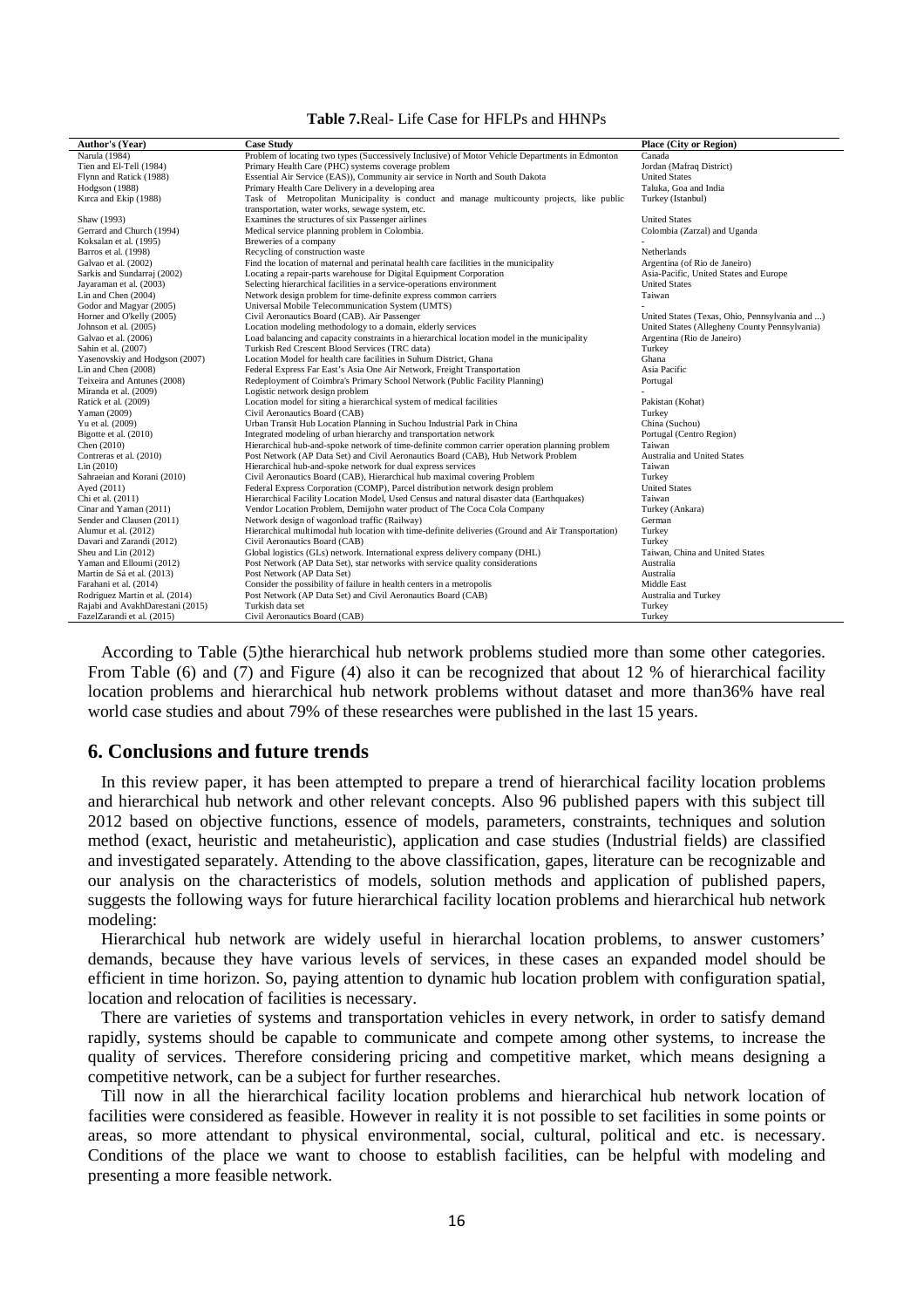Crisis management is more attended these years, crisis in logistic systems are divided in two general categories, first is natural crisis (for instance: earthquake, flood, storm and so on) and the second is manmade crisis (war and etc.). Considering hierarchical facility location problems and hierarchical hub network in order to overcome the natural and man-made crisis (relief logistic management) is a new trend in this matter.

One of the most important challenges in hierarchical facility location problems and hierarchical hub network is to focus on social, cultural and political criteria, environmental effects, green supply chain, green production and tent to logistic systems pollution, beside economic advantages while making a stable model. Although Jayaraman et al. (2003) has attended environmental problems, but considering mentioned factors needs more studies.

Existence of hub nodes for collection, relocation and flow distributions in a network, causes aggregation of flow and density. Therefore time waiting in a queue, as a result of aggregation, is so effective on their decision making. Optimum design of a system regardless to impression of aggregation is not possible. Using queuing theory and combining that with hierarchical facility location problems and hierarchical hub network can be helpful in real world situations, so this subject should be more considered.

Hub nodes play the main role in a hub location network, so if one of them is failed the entire network is disrupted. Considering Hub location problem is necessary to ensure a resistance against hub nodes failure. The network should keep on working in different conditions of time, one of the solutions is to consider backup hub nodes in the network and it can be studied as a research subject.

Paying attention to the changes of parameters such as demands, costs and so on in time horizon, takes us closer to probabilistic and stochastic essence of problem. Focusing on developing Probabilistic Programming (PP), Stochastic Programming (SP), Fuzzy Approach and Robust Optimization (RO) or other optimization approaches and combining them, to confront existing uncertainty, is an important approach for future researches.

Paying attention to the limitations of sources and capacities in hub location problems implements an unrealistic model. This is also assumed that sources and facilities capacity are constant and don't change therefore regarding the dynamic system problem it can be understood that available sources and facilities capacity change during the time. Hence considering the environmental conditions during the time, combining and merging them, improves the modeling in hub location problems.

Problem modeling in single objective, based on the allocation of closest facility, minimizing the costs or maximizing the covering, is more attended. Therefore considering the models with more complex objectives and several factors makes the model to tackle real world.

There are two categories of algorithms in hierarchical facility location problems and hierarchical hub network solution: (1) Exact algorithm, (2) Heuristic and metaheuristic algorithm. Using the exact algorithms was more attended in this subject, but regarding Np hard essence of this subject, in large scale problems, heuristic and metaheuristic algorithm or a combination of them needs to be used. Development of these approaches and combining them and making new approaches can provide better methods for hierarchical facility location problems and hierarchical hub network solution.

# **References**

Alumur, S., & Kara, B.Y. (2008). Network hub location problems: the state of the art. *European Journal of Operational Research,* 190(1), 1–21.

Aardal, K. (1998). Reformulation of capacitated facility location problems: how redundant information can help. *Annals of Operations Research,* 82(0), 289–308.

Aardal, K., Chudak, F.A., &Shmoys, D.B. (1999). A 3-approximation algorithm for the k-level uncapacitated facility location problem. *Information Processing Letters,* 72(5–6), 161–167.

Aardal, K., Labbe, M., Leung, J., & Queyranne, M. (1996). On the two-level uncapacitated facility location problem. *INFORMS Journal on Computing,* 8, 289–301.

Addis, B., Carello, G., &Ceselli, A. (2013). Combining very large scale and ILP based neighborhoods for a two-level location problem. *European Journal of Operational Research,*  231(3), 535–546.

Ageev, A.A. (2002). Improved approximation algorithms for multilevel facility location problems. *Operations Research Letters,* 30(5), 327–332.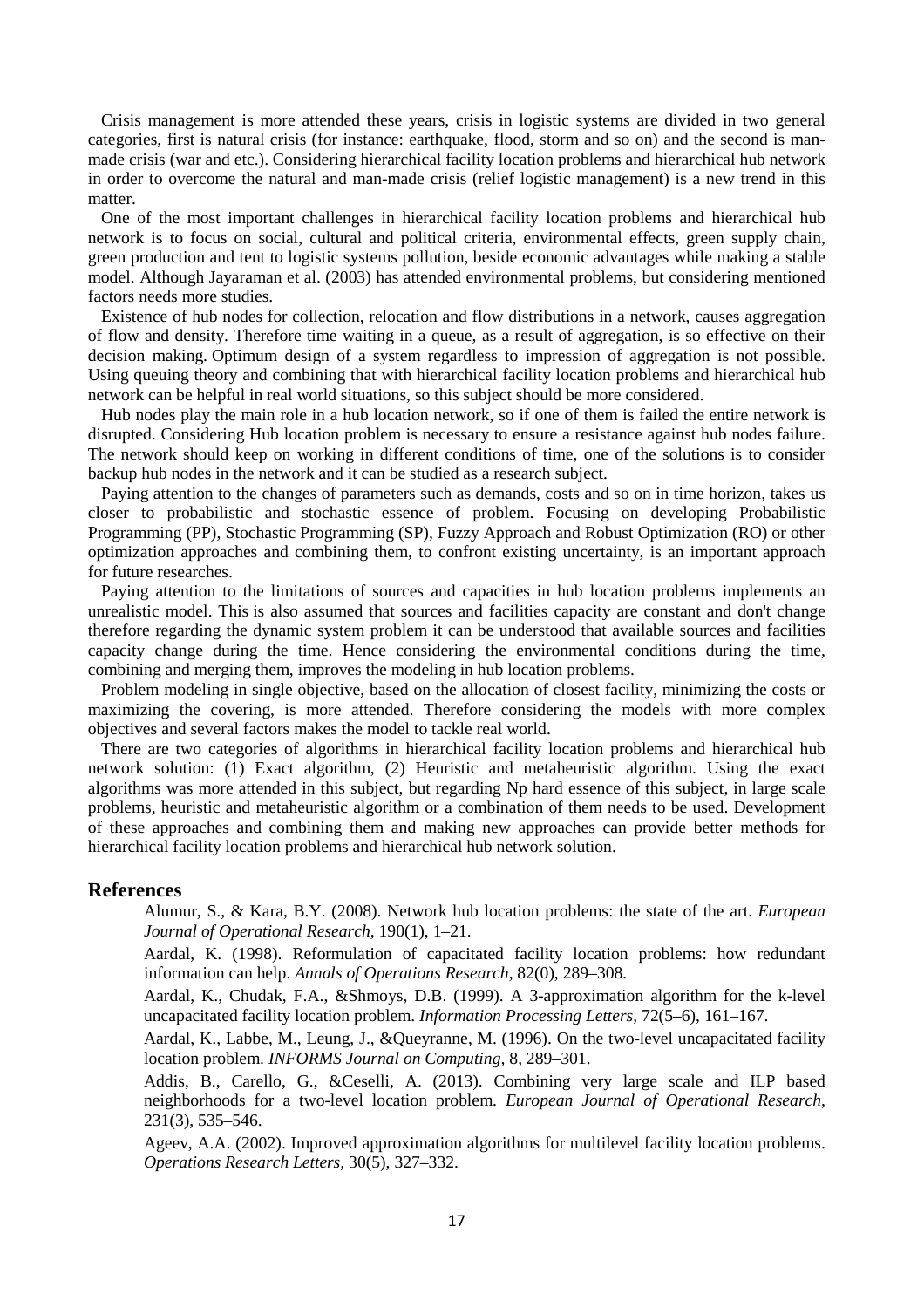Ageev, A.A., Ye Y.Y., & Zhang, J.W. (2004). Improved combinatorial approximation algorithms for the k-level facility location problem. *SIAM Journal on Discrete Mathematics,* 18(1), 207–217.

Aliakbarian, N., Dehghanian F., &Salari, M. (2015). A bi-level programming model for protection of hierarchical facilities under imminent attacks. *Computers & operations research,* 64, 210–224.

Alminyana, M., Borras, F., & Pastor, J.T. (1998). A new directed heuristic for the PQ-median problem. *Location Science,* 6(1–4), 1–23.

Alumur, S.A., Yaman, H., & Kara, B.Y. (2012). Hierarchical multimodal hub location problem with time-definite deliveries. *Transportation Research Part E,* 48(6), 1107–1120.

Ayed, O.B. (2011). Parcel distribution network design problem. *Operational Research International Journal,* 3(2), 139–149.

Barros, A.I., Dekker, R., &Scholten, V. (1998). A two-level network for recycling sand: A case study. *European Journal of Operational Research,* 110(2), 199–214.

Bigotte, J.F., Krass, D., Antunes, A.P., & Berman, O. (2010). Integrated modeling of urban hierarchy and transportation network planning. *Transportation Research Part A,* 44(7), 506–522.

Bumb, A. (2001). An approximation algorithm for the maximization version of the two level uncapacitated facility location problem. *Operations Research Letters,* 29(4), 155–161.

Calvo, A.B., & Marks, D.H. (1973). Location of health care facilities: An analytical approach. *Socio-Economic Planning Science,* 7(5), 407–422.

Chardaire, P., Lutton, J.L., & Sutter, A. (1999). Upper and lower bounds for the two-level simple plant location problem. *Annals of Operations Research,* 86(0), 117–140.

Charnes, A., &Storbeck, J. (1980). A goal programming model for the siting of multilevel EMS systems. *Socio-Economic Planning Science,* 14(4), 155–161.

Chen, Sh.H. (2010). A heuristic algorithm for hierarchical hub-and-spoke network of time-definite common carrier operation planning problem. Network Spatial Economic. *Springer Science,* 10(4), 509–523.

Chi, T.H., Yang, H., & Hsiao, H.M. (2011). A new hierarchical facility location model and genetic algorithm for humanitarian relief. *Information Science and Service Science (NISS). Conference Publications,* 2, 367–374.

Chung, S.h., Myung, Y.s., &Tcha, D.w. (1992).Optimal design of a distributed network with a twolevel hierarchical structure. *European Journal of Operational Research,* 62(1), 105–115.

Cinar, Y., &Yaman, H. (2011). The vendor location problem. *Computers & Operations Research,*  38(12), 1678–1695.

Contreras, I., Fernández, E., &Marín, A. (2010). The tree of hubs location problem. *European Journal of Operational Research,* 202(2), 390–400.

Costa, A.M., Franca, P.M., &Filho, Ch.L. (2011). Two-level network design with intermediate facilities: an application to electrical distribution systems. *Omega,* 39(1), 3–13.

Davari, S., &Zarandi, M.H.F. (2012). The single-allocation hierarchical hub median location problem with fuzzy demands. *African Journal of Business Management,* 6, 347–360.

Daskin, M.S., &Maass, K.L. (2015). The p-Median problem, Location Science, Springer, Chapter 2, (21–44).

Dokmeci, V.F. (1973). An optimization model for a hierarchical spatial system. *Journal of Regional Science,* 13(3), 439–451.

Drexl, M.A. (2011). An approximation algorithm for the k-level concentrator location problem. *Operations Research Letters,* 39(5), 355–358.

Eitan, Y., Narula, S.C., & Tien, J.M. (1991). A generalized approach to modeling the hierarchical location-allocation problem. *IEEE Transportations on Systems, Man, and Cybernetics,* 21(1), 39– 46.

Espejo, L.G.A., Galvao, R.D., &Boffey, B. (2003). Dual-based heuristics for a hierarchical covering location problem. *Computers & Operations Research,* 30(2), 165–180.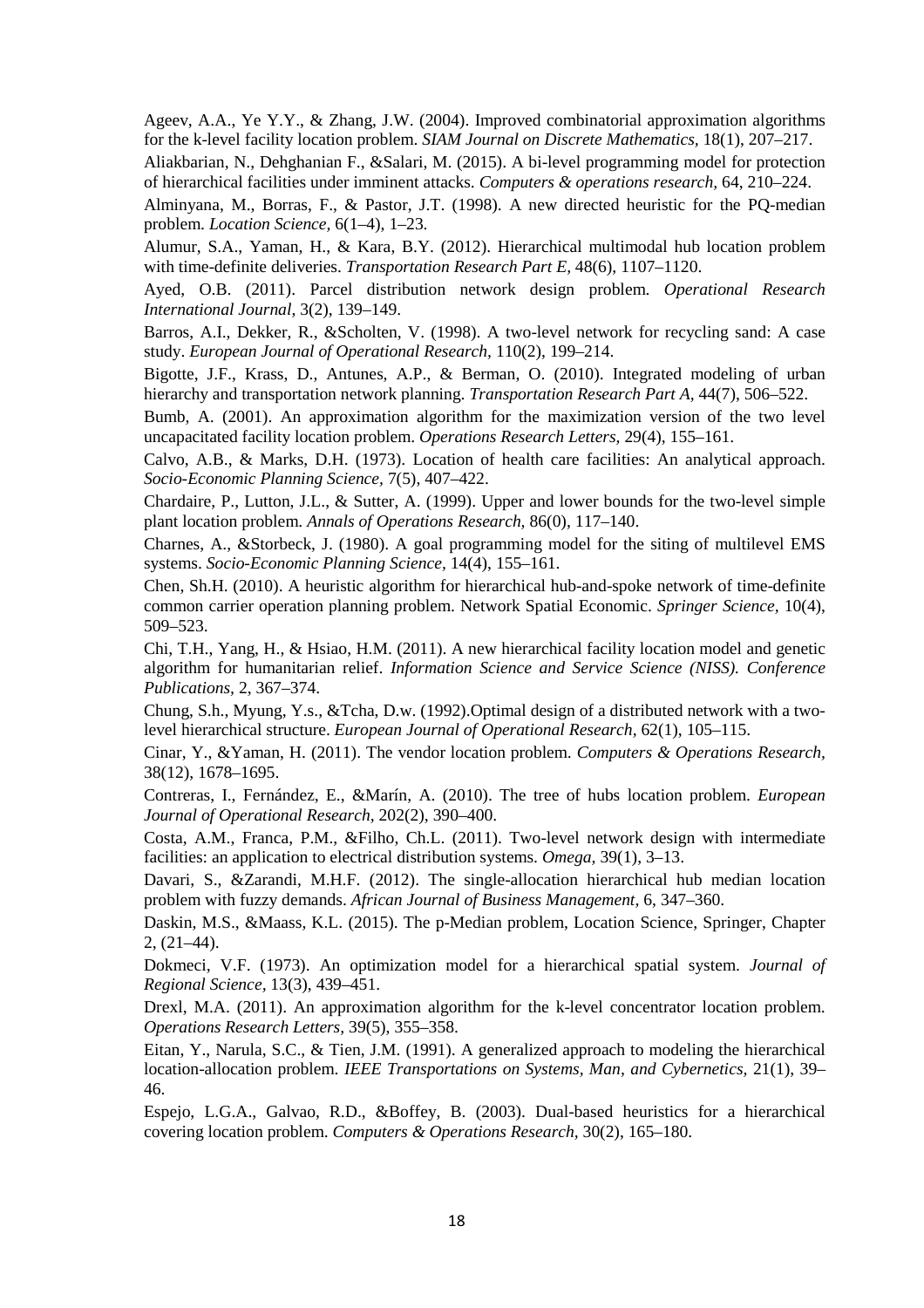Farahani, R.Z., Hassani, A., Mousavi, S.M., &BakhashayeshiBaygi, M. (2014). A hybrid artificial bee colony for disruption in a hierarchical maximal covering location problem. *Computers & Industrial Engineering,* 75, 129–141.

Farahani, R.Z., Hekmatfar, M. (2009). Facility location: concepts, models, algorithms and case studies, Physica-Verlag, Springer Dordrecht Heidelberg London, New York, Chapter 8 (177–192).

Farahani, R.Z., Hekmatfar, M. (2009). Facility location: concepts, models, algorithms and case studies, Physica-Verlag, Springer Dordrecht Heidelberg London, New York, Chapter 15 (219– 242).

Farahani, R.Z., Hekmatfar, M., BolooriArabani, A., &Nikbakhsh, E. (2013). Hub location problems: a review of models, classification, solution techniques, and applications. *Computers & Industrial Engineering,* 64(4), 1096–1109.

Farahani, R.Z., Hekmatfar, M., Fahimnia, B., &Kazemzadeh, N. (2014). Hierarchical facility location problem: models, classifications, techniques, and applications. *Computers & Industrial Engineering,* 68, 104–117.

FazelZarandi, M.H., Davari, S., & Haddad Sisakht S.A. (2015). An empirical comparison of simulated annealing and iterated local search for the hierarchical single allocation hub median location problem. *ScientiaIranica E,* 22(3), 1203–1217.

Fernández<sub>,</sub> E, &Landete, M. (2015). Fixed charge facility location problems, Location Science, Springer, Chapter 3, 47–73.

Flynn, J., &Ratick, S. (1988). A multi-objective hierarchical covering model for the essential air services program. *Transportation Science,* 22(2), 139–147.

Galvao, R.D., Espejo, L.G.A., &Boffey, B. (2002). A hierarchical model for the location of perinatal facilities in the municipality of Rio de Janeiro. *European Journal of Operational Research,* 138(3), 495–517.

Galvao, R.D., Espejo, L.G.A., Boffey, B., & Yates, D. (2006). Load balancing and capacity constraints in a hierarchical location model. *European Journal of Operational Research,* 172(2), 631–646.

Gao, L.L., & Robinson, E.P. (1992). A dual-based optimization procedure for the two-echelon uncapacitated facility location problem. *Naval Research Logistics,* 39(2), 191–212.

Garcia, S., & Marin, A. (2015). Covering location problems, Location Science, Springer, Chapter 5, (93–111).

Gelareh, S., & Nickel, S. (2011). Hub location problems in transportation networks. *Transportation Research Part E,* 47(6), 1092–1111.

Geoffrion, A.M., & Graves, G.W. (1974). Multi-commodity distribution system design by benders decomposition. *Management Science,* 20(5), 822–844.

Gerrard, R.A., & Church, R.L. (1994). A generalized approach to modeling the hierarchical maximal covering location problem with referral. *Regional Science,* 73(4), 425–453.

Gódor, I., & Magyar, G. (2005). Cost-optimal topology planning of hierarchical access networks. *Computers & Operations Research,* 32(1), 59–86.

Guha, S., Meyerson, A., &Munagala, K. (2000). Hierarchical placement and network design problems. *In Proceedings of the 41st annual symposium on foundations of computer science,* 603– 612.

Hinojosa, Y., Puerto, J., & Fernandez, F.R. (2000). A multi-period two-echelon multi-commodity capacitated plant location problem. *European Journal o Operational Research,* 123(2), 271–291.

Hodgson, M.J. (1984). Alternative approaches to hierarchical location-allocation systems. *Geographical Analysis,* 16(3), 275–281.

Hodgson, M.J. (1986). A hierarchical location-allocation model with allocation based on facility size. *Annals of Operations Research,* 6(8), 273–289.

Hodgson, M.J. (1988). A hierarchical location-allocation model for primary health care delivery in a developing area. *Social Science & Medicine,* 26(1), 153–161.

Horner, M.W., & O'Kelly, M.E. (2005). A combined cluster and interaction model: the hierarchical assignment problem. *Geographical Analysis,* 37(3), 315–335.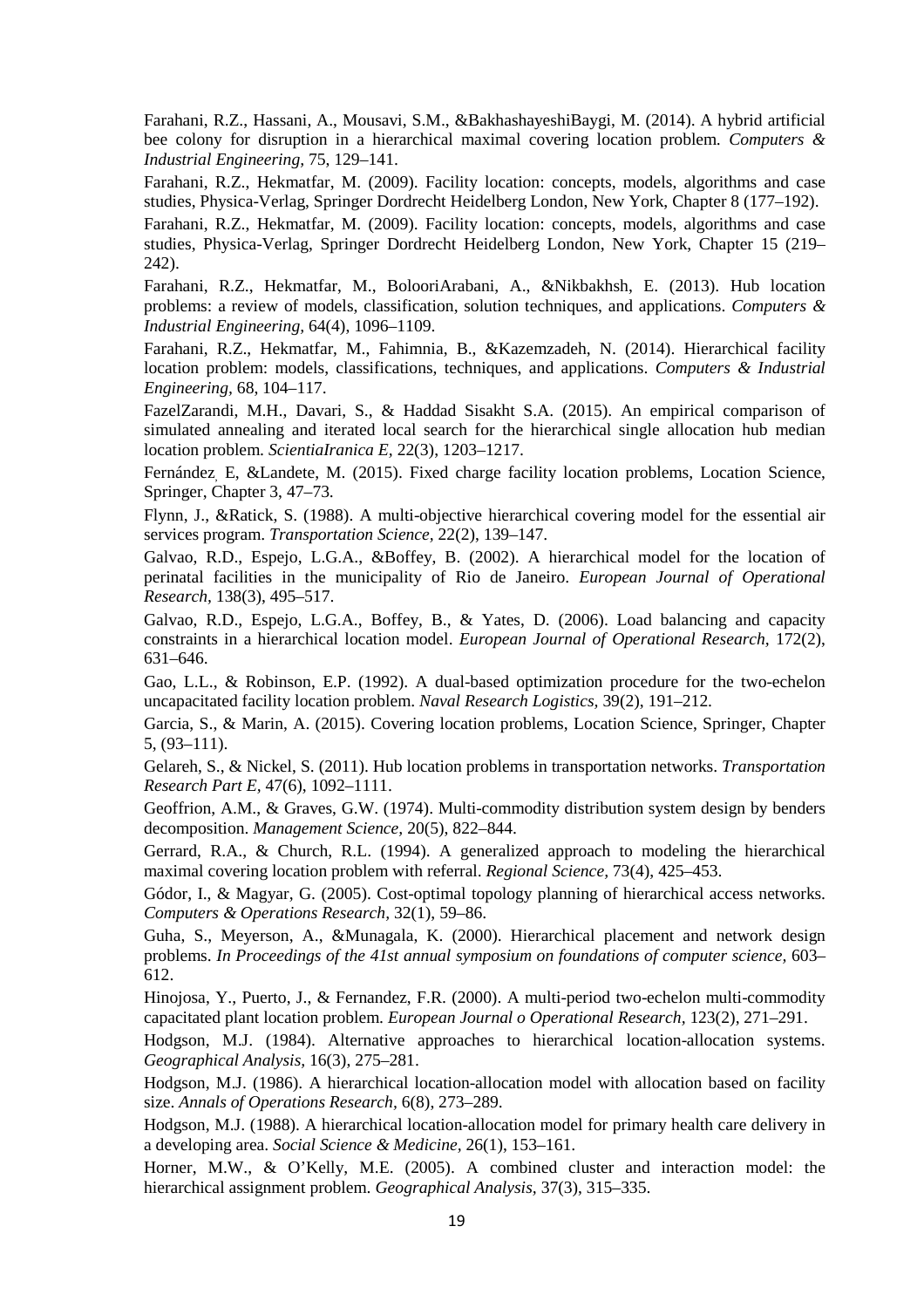Ignacio, A.A.V., Filho, V.J.M.F., &Galvao, R.D. (2008). Lower and upper bounds for a two-level hierarchical location problem in computer networks. *Computers & Operations Research,* 35(6), 1982–1998.

Jayaraman, V., Gupta, R., &Pirkul, H. (2003). Selecting hierarchical facilities in a serviceoperations environment. *European Journal of Operational Research,* 147(3), 613–628.

Johnson, M.P., Gorr, W.L., &Roehrig, S. (2005). Location of service facilities for the elderly. *Annals of Operations Research,* 136(1), 329–349.

Kantor, E., &Peleg, D. (2006). Approximate hierarchical facility location and applications to the shallow steiner tree and range assignment problems. *Lecture Notes in Computer Science,* 3998, 211–222.

Kantor, E., &Peleg, D. (2009). Approximate hierarchical facility location and applications to the bounded depth steiner tree and range assignment problems. *Journal of Discrete Algorithms,* 7(3), 341–362.

Kijmanawat, K., &Ieda, H. (2005). Development and application of CM-Gats algorithms in solving large multilevel hierarchical network design problems. *Research in Transportation Economics,* 13, 121–142.

Kim, J.G., &Tcha, D.w. (1992). Optimal design of a two-level hierarchical network with tree-star configuration. *Computers and Industrial Engineering,* 22(3), 273–281.

Kırca, O., &Erkip, N. (1988). Selecting transfer station locations for large solid waste systems. *European Journal of Operational Research,* 35(3), 339–349.

Klose, A. (2000). A lagrangean relax-And-cut approach for the two-stage capacitated facility location problem. *European Journal of Operational Research,* 126(2), 408–421.

Koksalan, M., Sural, H., &Kırca, O. (1995). A location–distribution application for a beer company. *European Journal of Operational Research,* 80(1), 16–24.

Lee, J.M., & Lee, Y.H. (2010). Tabu based heuristics for the generalized hierarchical covering location problem. *Computers & Industrial Engineering,* 58(4), 638–645.

Lin, Ch.Ch. (2010). The integrated secondary route network design model in the hierarchical hub and spoke network for dual express services. *Int. J. Production Economics,* 123(1), 20–30.

Lin, Ch.Ch.,& Chen, Sh.H. (2004). The hierarchical network design problem for time-definite express common carriers. *Transportation Research Part B,* 38(3), 271–283.

Lin, Ch.Ch.,& Chen, Sh.H. (2008). An integral constrained generalized hub-And-spoke network design problem. *Transportation Research Part E,* 44(6), 986–1003.

Mandell, M.B. (1998). Covering models for two-tiered emergency medical services systems. *Location Science,* 6(1–4), 355–368.

Marianov, V., & Serra, D. (2001). Hierarchical location–allocation models for congested systems. *European Journal of Operational Research,* 135(1), 195–208.

Marin, A., &Pelegrin, B. (1999). Applying lagrangian relaxation to the resolution of two-stage location problems. *Annals of Operations Research,* 86(0), 179–198.

Martin, de Sá E., Saraiva, de Camargo R., & de Miranda, G. (2013). Discrete optimization an improved benders decomposition algorithm for the tree of hubs location problem. *European Journal of Operational Research,* 226, 185–202.

Meyer, T., Ernst, A.T., &Krishnamoorthy, M. (2009). A 2-phase algorithm for solving the single allocation p-hub center problem. *Computers and Operations Research,* 36(12), 3143–3151.

Miranda, P.A., Garrido, R.A., &Ceroni, J.A. (2009). E-work based collaborative optimization approach for strategic logistic network design problem. *Computers & Industrial Engineering,*  57(1), 3–13.

Moore, G.C., &Revelle, C. (1982). The hierarchical service location problem. *Management science,* 28(7), 775–780.

Narasimhan, S., &Pirkul, H. (1992). Hierarchical concentrator location problem. *Computer Communications,* 15(3), 185–191.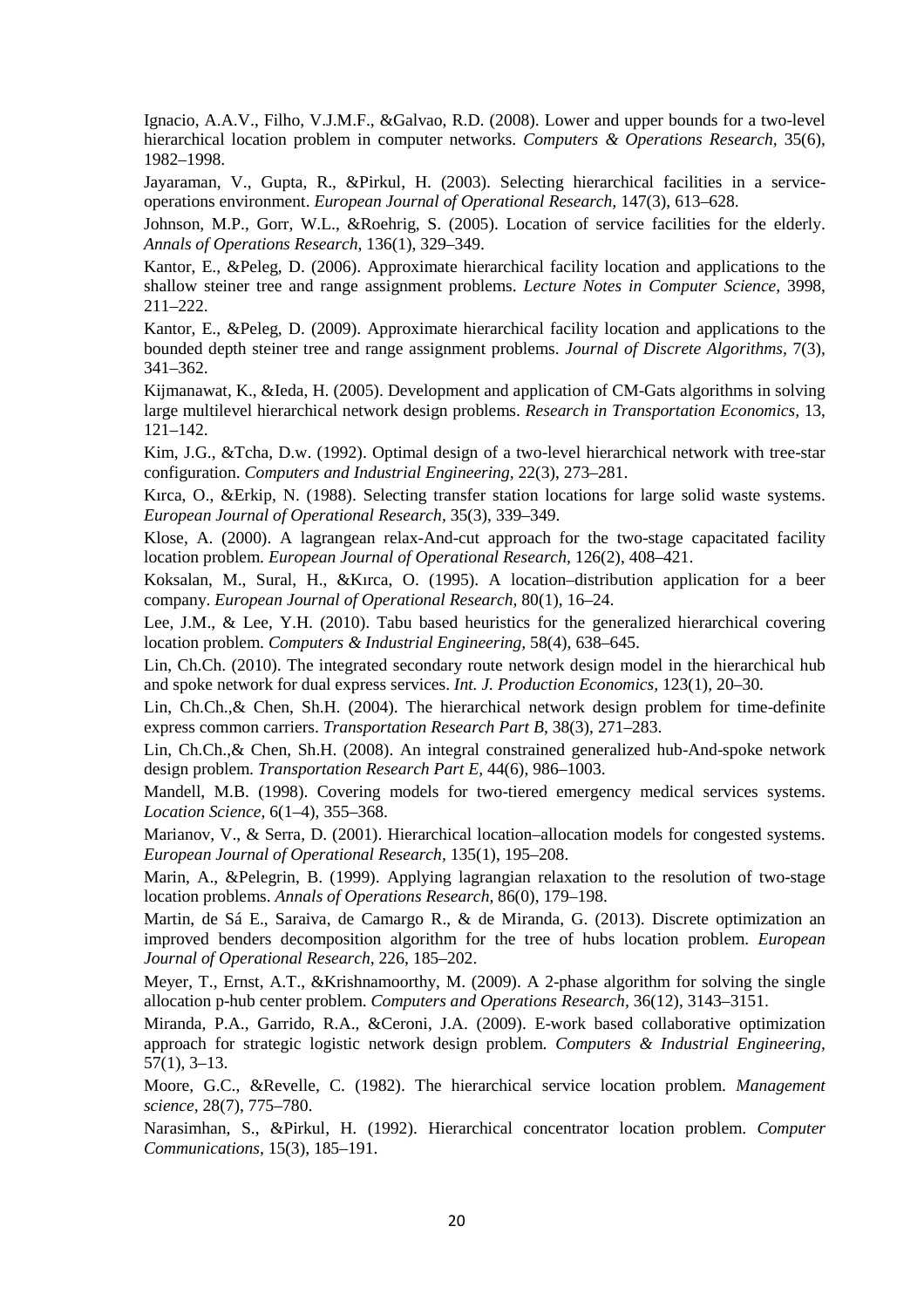Narula, S.C. (1984). Hierarchical location-allocation problems: a classification scheme. *European Journal of Operational Research,* 15(1), 93–99.

Narula, S.C. (1986). Minisum hierarchical location–allocation problem on a network: a survey. *Annals of Operations Research,* 6(8), 257–272.

Narula, S.C., &Ogbu, U.I. (1979). A hierarchal location-allocation problem. *Omega,* 7(2), 137– 143.

Narula, S.C., &Ogbu, U.I. (1985). Lagrangean relaxation and decomposition in an uncapacitated 2 hierarchical location-allocation problem. *Comput& Operation research,* 12(2), 169–180.

O'Kelly, M.E., &Storbeck, J.E. (1985). Hierarchical location models with probabilistic allocation. *Regional Studies,* 18(2), 121–129.

Okabe, A., Okunuki, K.I., & Suzuki, T. (1997). A computational method for optimizing the hierarchy and spatial configuration of successively inclusive facilities on a continuous plane. *Location Science,* 5(4), 255–268.

Pirkul, H., &Jayaraman, V. (1996). Production, transportation and distribution planning in a multicommodity tri-level system. *Transportation Science,* 30(4), 291–302.

Pirkul, H., &Jayaraman, V. (1998). A multi-commodity, multi-plant, capacitated facility location problem: formulation and efficient heuristic solution. *Computers Ops Res,* 25(10), 869–878.

Rajabi, Z., &AvakhDarestani, S. (2015). Optimizing a hierarchical hub covering problem with mandatory dispersion of central hubs. *International Journal of Applied Operational Research,* 5(1), 17–28.

Ratick, S.J., Osleeb, J.P., &Hozumi, D. (2009). Application and extension of the Moore and Revelle hierarchical maximal covering model. *Social Economic Planning Sciences,* 43(2), 92–101.

Rieck, J.R., & Zimmermann, C.E.J. (2014). Many-to-many location-routing with inter-hub transport and multi-commodity pickup-and-delivery. *European Journal of Operational Research,*  236(3), 863–878.

Ro, H.b., &Tcha, D.w. (1984). A branch-and-bound algorithm for the two-level uncapacitated facility location problem with some side constraints. *European Journal of Operational Research,*  18(3), 349–358.

Rodriguez-Martin, I., Salazar-Gonzalez, J.J., &Yaman, H. (2014). A branch-and-cut algorithm for the hub location and routing problem. *Computers & Operations Research,* 50, 161–174.

Saboury, A., Ghaffari-Nasab, N., Barzinpour, F., &Jabalameli M.S. (2013). Applying two efficient hybrid heuristics for hub location problem with fully inter connected backbone and access networks. *Computers & Operations Research,* 40(10), 2493–2507.

Sahin, G., &Sural, H. (2007). A review of hierarchical facility location models. *Computers & Operations Research,* 34(8), 2310–2331.

Sahin, G., Süral, H., &Meral, S. (2007). Locational analysis for regionalization of Turkish red crescent blood services. *Computers & Operations Research,* 34(3), 692–704.

Sahraeian, R., &Korani, E. (2010). The hierarchical hub maximal covering problem with determinate cover radiuses. *Industrial Engineering and Engineering Management (IEEM). Conference Publications,* 1329–1333.

Sarkis, J., &Sundarraj, R.P. (2022). Hub location at digital equipment corporation: a comprehensive analysis of qualitative and quantitative factors. *European Journal of Operational Research,* 137(2), 336–347.

Schultz, G.P. (1970). The logic of health care facility planning. *Socio-Economic Planning Science,* 4(3), 383–393.

Sender, J., & Clausen, U. (2011). A new hub location model for network design of wagonload traffic. *Procedia Social and Behavioral Sciences,* 20, 90–99.

Serra, D. (1996). The coherent covering location problem. *Regional Science,* 75(1), 79–101.

Serra, D., &ReVelle, Ch. (1994). The PQ-median problem: location and districting of hierarchical facilities II. Heuristic solution methods. *Location Science,* 1, 299–312.